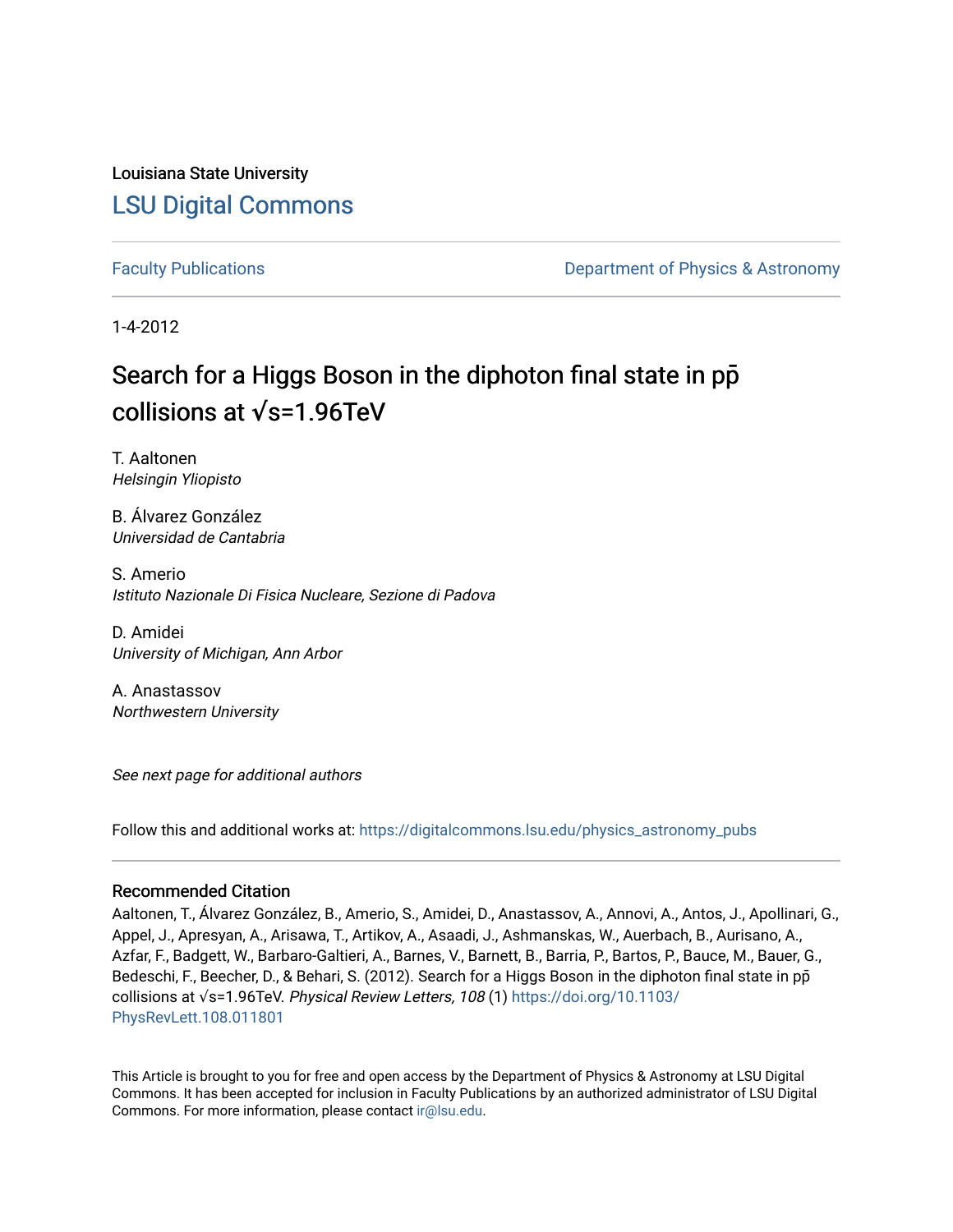### Authors

T. Aaltonen, B. Álvarez González, S. Amerio, D. Amidei, A. Anastassov, A. Annovi, J. Antos, G. Apollinari, J. A. Appel, A. Apresyan, T. Arisawa, A. Artikov, J. Asaadi, W. Ashmanskas, B. Auerbach, A. Aurisano, F. Azfar, W. Badgett, A. Barbaro-Galtieri, V. E. Barnes, B. A. Barnett, P. Barria, P. Bartos, M. Bauce, G. Bauer, F. Bedeschi, D. Beecher, and S. Behari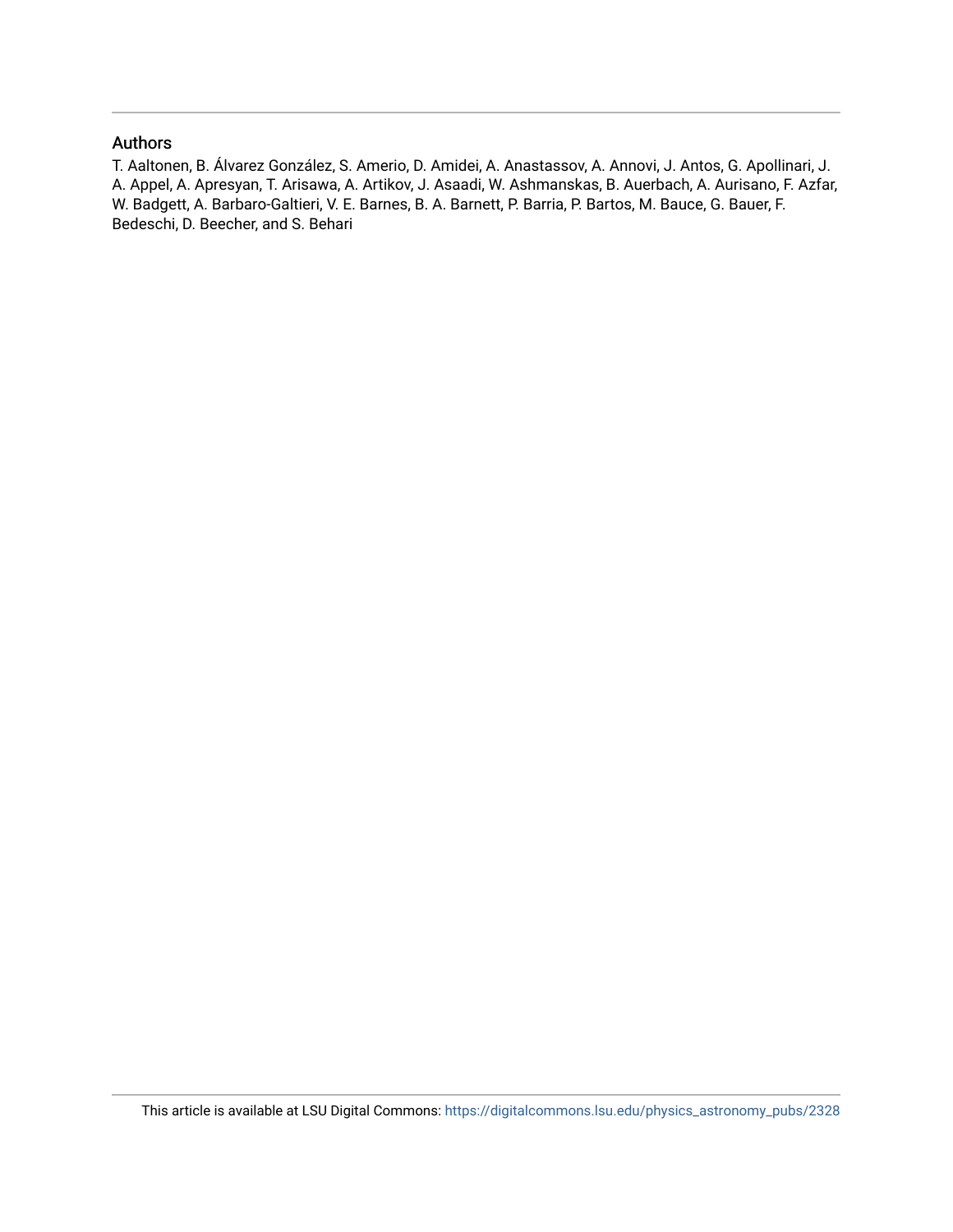

# CHORUS

This is the accepted manuscript made available via CHORUS. The article has been published as:

## Search for a Higgs Boson in the Diphoton Final State in pp[over ¯] Collisions at sqrt[s]=1.96  TeV T. Aaltonen et al. (CDF Collaboration)

Phys. Rev. Lett. **108**, 011801 — Published 4 January 2012 DOI: [10.1103/PhysRevLett.108.011801](http://dx.doi.org/10.1103/PhysRevLett.108.011801)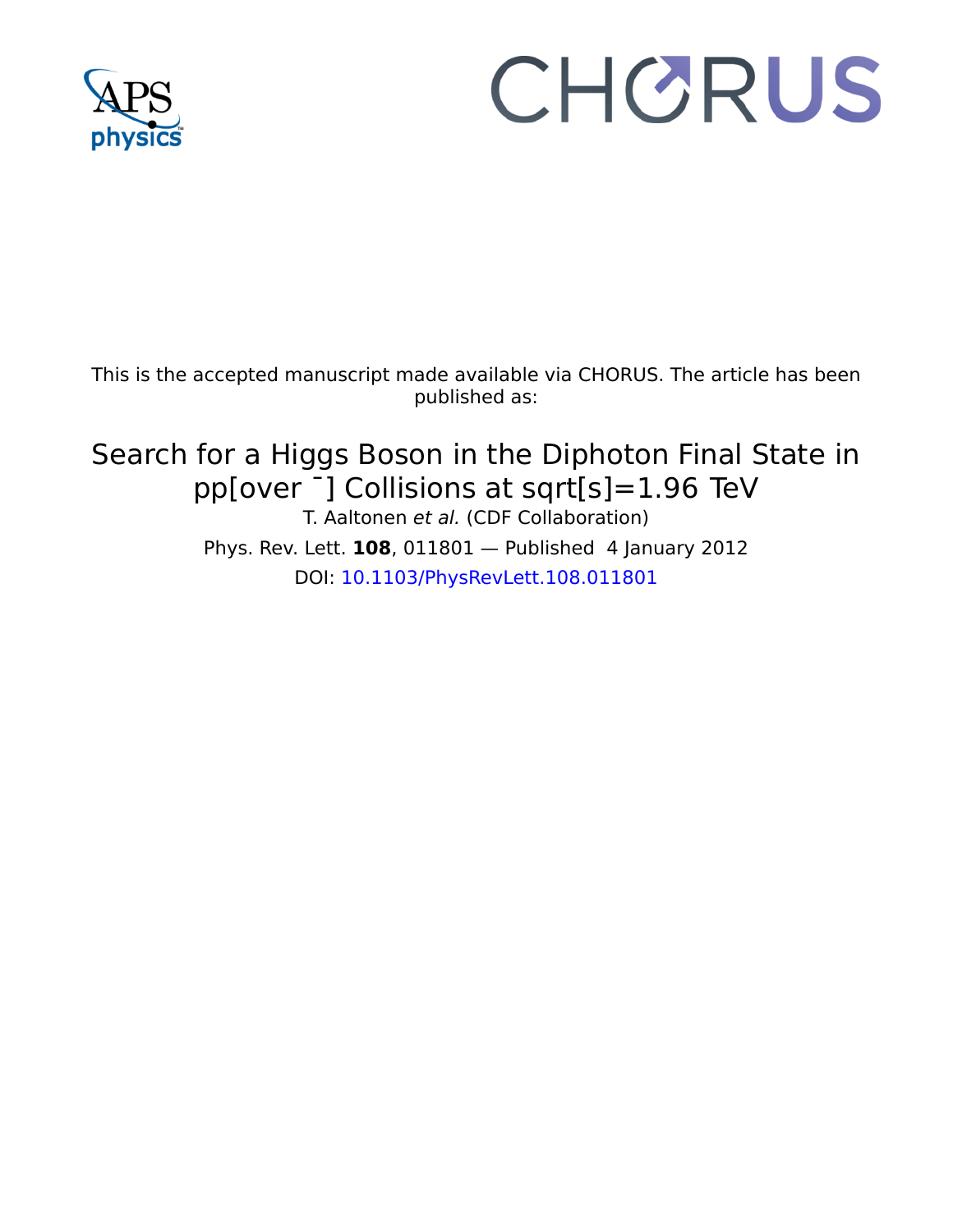### Search for a Higgs Boson in the Diphoton Final State in  $p\bar{p}$  Collisions at  $\sqrt{s} = 1.96 \text{ TeV}$

<sup>13</sup> J.P. Chou,<sup>20</sup> W.H. Chung,<sup>58</sup> Y.S. Chung,<sup>47</sup> C.I. Ciobanu,<sup>42</sup><br>Compostella<sup>bb</sup>,<sup>41</sup> M.E. Convery,<sup>15</sup> J. Conway,<sup>7</sup> M.Corbo,<sup>42</sup> M.<br>
<sup>e</sup>,<sup>44</sup> C. Cuenca Almenar,<sup>59</sup> J. Cuevas<sup>*w*, 9</sup> R. Culbertson,<sup>15</sup> D. I<br>
.de Ba pope,  $\cdot$ r. Camera " $\cdot$ r. Cars,  $\cdot$  D. Camera "1 C. Camera "1 C. Camera "1 C. Camera "1 C. Camera "1 C. Camera "1 C. Camera "1 C. Camera "1 C. Camera "1 C. Camera "1 C. Camera "1 C. Camera "1 C. Camera "1 C. Camera "1 T. Aaltonen,<sup>21</sup> B. Álvarez González<sup>w</sup>, <sup>9</sup> S. Amerio,<sup>41</sup> D. Amidei,<sup>32</sup> A. Anastassov, <sup>36</sup> A. Annovi, <sup>17</sup> J. Antos, <sup>12</sup> G. Apollinari,<sup>15</sup> J.A. Appel,<sup>15</sup> A. Apresyan,<sup>46</sup> T. Arisawa,<sup>56</sup> A. Artikov,<sup>13</sup> J. Asaadi,<sup>51</sup> W. Ashmanskas,<sup>15</sup> B. Auerbach,<sup>59</sup> A. Aurisano,<sup>51</sup> F. Azfar,<sup>40</sup> W. Badgett,<sup>15</sup> A. Barbaro-Galtieri,<sup>26</sup> V.E. Barnes,<sup>46</sup> B.A. Barnett,<sup>23</sup> P. Barria<sup>dd</sup>,<sup>44</sup> P. Bartos,<sup>12</sup> M. Bauce<sup>bb</sup>,<sup>41</sup> G. Bauer,<sup>30</sup> F. Bedeschi,<sup>44</sup> D. Beecher,<sup>28</sup> S. Behari,<sup>23</sup> G. Bellettini<sup>cc</sup>,<sup>44</sup> J. Bellinger,<sup>58</sup> D. Benjamin,<sup>14</sup> A. Beretvas,<sup>15</sup> A. Bhatti,<sup>48</sup> M. Binkley,<sup>15,\*</sup> D. Bisello<sup>bb</sup>,<sup>41</sup> I. Bizjak<sup>hh</sup>,<sup>28</sup> K.R. Bland,<sup>5</sup> B. Blumenfeld,<sup>23</sup> A. Bocci,<sup>14</sup> A. Bodek,<sup>47</sup> D. Bortoletto,<sup>46</sup> J. Boudreau,<sup>45</sup> A. Boveia,<sup>11</sup> L. Brigliadori<sup>aa</sup>,<sup>6</sup> A. Brisuda,<sup>12</sup> C. Bromberg,<sup>33</sup> E. Brucken,<sup>21</sup> M. Bucciantonio<sup>cc</sup>,<sup>44</sup> J. Budagov,<sup>13</sup> H.S. Budd,<sup>47</sup> S. Budd,<sup>22</sup> K. Burkett,<sup>15</sup> G. Busetto<sup>bb</sup>,<sup>41</sup> P. Bussey,<sup>19</sup> A. Buzatu,<sup>31</sup> C. Calancha,<sup>29</sup> S. Camarda,<sup>4</sup> M. Campanelli,<sup>28</sup> M. Campbell,<sup>32</sup> F. Canelli<sup>11</sup>,<sup>15</sup> B. Carls,<sup>22</sup> D. Carlsmith,<sup>58</sup> R. Carosi,<sup>44</sup> S. Carrillo<sup>k</sup>,<sup>16</sup> S. Carron,<sup>15</sup> B. Casal,<sup>9</sup> M. Casarsa,<sup>15</sup> A. Castro<sup>aa</sup>, <sup>6</sup> P. Catastini,<sup>20</sup> D. Cauz,<sup>52</sup> V. Cavaliere,<sup>22</sup> M. Cavalli-Sforza,<sup>4</sup> A. Cerri<sup>e</sup>,<sup>26</sup> L. Cerrito<sup>q</sup>,<sup>28</sup> Y.C. Chen,<sup>1</sup> M. Chertok,<sup>7</sup> G. Chiarelli,<sup>44</sup> G. Chlachidze,<sup>15</sup> F. Chlebana,<sup>15</sup> K. Cho,<sup>25</sup> D. Chokheli,<sup>13</sup> J.P. Chou,<sup>20</sup> W.H. Chung,<sup>58</sup> Y.S. Chung,<sup>47</sup> C.I. Ciobanu,<sup>42</sup> M.A. Ciocci<sup>dd</sup>,<sup>44</sup> A. Clark,<sup>18</sup> C. Clarke,<sup>57</sup> G. Compostella<sup>bb</sup>,<sup>41</sup> M.E. Convery,<sup>15</sup> J. Conway,<sup>7</sup> M.Corbo,<sup>42</sup> M. Cordelli,<sup>17</sup> C.A. Cox,<sup>7</sup> D.J. Cox,<sup>7</sup> F. Crescioli<sup>cc</sup>,<sup>44</sup> C. Cuenca Almenar,<sup>59</sup> J. Cuevas<sup>w</sup>,<sup>9</sup> R. Culbertson,<sup>15</sup> D. Dagenhart,<sup>15</sup> N. d'Ascenzo<sup>u</sup>,<sup>42</sup> M. Datta,<sup>15</sup> P. de Barbaro,<sup>47</sup> S. De Cecco,<sup>49</sup> G. De Lorenzo,<sup>4</sup> M. Dell'Orso<sup>cc</sup>,<sup>44</sup> C. Deluca,<sup>4</sup> L. Demortier,<sup>48</sup> J. Deng<sup>b</sup>,<sup>14</sup> M. Deninno,<sup>6</sup> F. Devoto,<sup>21</sup> M. d'Errico<sup>bb</sup>,<sup>41</sup> A. Di Canto<sup>cc</sup>,<sup>44</sup> B. Di Ruzza,<sup>44</sup> J.R. Dittmann,<sup>5</sup> M. D'Onofrio,<sup>27</sup> S. Donati<sup>cc</sup>,<sup>44</sup> P. Dong,<sup>15</sup> M. Dorigo,<sup>52</sup> T. Dorigo,<sup>41</sup> K. Ebina,<sup>56</sup> A. Elagin,<sup>51</sup> A. Eppig,<sup>32</sup> R. Erbacher,<sup>7</sup> D. Errede,<sup>22</sup> S. Errede,<sup>22</sup> N. Ershaidat<sup>z</sup>,<sup>42</sup> R. Eusebi,<sup>51</sup> H.C. Fang,<sup>26</sup> S. Farrington,<sup>40</sup> M. Feindt,<sup>24</sup> J.P. Fernandez,<sup>29</sup> C. Ferrazza<sup>ee</sup>,<sup>44</sup> R. Field,<sup>16</sup> G. Flanagan<sup>s</sup>,<sup>46</sup> R. Forrest,<sup>7</sup> M.J. Frank,<sup>5</sup> M. Franklin,<sup>20</sup> J.C. Freeman,<sup>15</sup> Y. Funakoshi,<sup>56</sup> I. Furic,<sup>16</sup> M. Gallinaro,<sup>48</sup> J. Galyardt,<sup>10</sup> J.E. Garcia,<sup>18</sup> A.F. Garfinkel,<sup>46</sup> P. Garosi<sup>dd</sup>,<sup>44</sup> H. Gerberich,<sup>22</sup> E. Gerchtein,<sup>15</sup> S. Giagu<sup>ff</sup>,<sup>49</sup> V. Giakoumopoulou,<sup>3</sup> P. Giannetti,<sup>44</sup> K. Gibson,<sup>45</sup> C.M. Ginsburg,<sup>15</sup> N. Giokaris,<sup>3</sup> P. Giromini,<sup>17</sup> M. Giunta,<sup>44</sup> G. Giurgiu,<sup>23</sup> V. Glagolev,<sup>13</sup> D. Glenzinski,<sup>15</sup> M. Gold,<sup>35</sup> D. Goldin,<sup>51</sup> N. Goldschmidt,<sup>16</sup> A. Golossanov,<sup>15</sup> G. Gomez,<sup>9</sup> G. Gomez-Ceballos,<sup>30</sup> M. Goncharov,<sup>30</sup> O. González,<sup>29</sup> I. Gorelov,<sup>35</sup> A.T. Goshaw,<sup>14</sup> K. Goulianos,<sup>48</sup> S. Grinstein,<sup>4</sup> C. Grosso-Pilcher,<sup>11</sup> R.C. Group<sup>55</sup>,<sup>15</sup> J. Guimaraes da Costa, <sup>20</sup> Z. Gunay-Unalan, <sup>33</sup> C. Haber, <sup>26</sup> S.R. Hahn, <sup>15</sup> E. Halkiadakis, <sup>50</sup> A. Hamaguchi, <sup>39</sup> J.Y. Han,<sup>47</sup> F. Happacher,<sup>17</sup> K. Hara,<sup>53</sup> D. Hare,<sup>50</sup> M. Hare,<sup>54</sup> R.F. Harr,<sup>57</sup> K. Hatakeyama,<sup>5</sup> C. Hays,<sup>40</sup> M. Heck,<sup>24</sup> J. Heinrich,<sup>43</sup> M. Herndon,<sup>58</sup> S. Hewamanage,<sup>5</sup> D. Hidas,<sup>50</sup> A. Hocker,<sup>15</sup> W. Hopkins<sup>f</sup>,<sup>15</sup> D. Horn,<sup>24</sup> S. Hou,<sup>1</sup> R.E. Hughes,<sup>37</sup> M. Hurwitz,<sup>11</sup> U. Husemann,<sup>59</sup> N. Hussain,<sup>31</sup> M. Hussein,<sup>33</sup> J. Huston,<sup>33</sup> G. Introzzi,<sup>44</sup> M. Iori<sup>ff</sup>,<sup>49</sup> A. Ivanov<sup>o</sup>,<sup>7</sup> E. James,<sup>15</sup> D. Jang,<sup>10</sup> B. Jayatilaka,<sup>14</sup> E.J. Jeon,<sup>25</sup> M.K. Jha,<sup>6</sup> S. Jindariani,<sup>15</sup> W. Johnson,<sup>7</sup> M. Jones, <sup>46</sup> K.K. Joo, <sup>25</sup> S.Y. Jun, <sup>10</sup> T.R. Junk, <sup>15</sup> T. Kamon, <sup>51</sup> P.E. Karchin, <sup>57</sup> A. Kasmi, <sup>5</sup> Y. Kato<sup>n</sup>, <sup>39</sup> W. Ketchum,<sup>11</sup> J. Keung,<sup>43</sup> V. Khotilovich,<sup>51</sup> B. Kilminster,<sup>15</sup> D.H. Kim,<sup>25</sup> H.S. Kim,<sup>25</sup> H.W. Kim,<sup>25</sup> J.E. Kim,<sup>25</sup> M.J. Kim,<sup>17</sup> S.B. Kim,<sup>25</sup> S.H. Kim,<sup>53</sup> Y.K. Kim,<sup>11</sup> N. Kimura,<sup>56</sup> M. Kirby,<sup>15</sup> S. Klimenko,<sup>16</sup> K. Kondo,<sup>56,</sup> \* D.J. Kong,<sup>25</sup> J. Konigsberg,<sup>16</sup> A.V. Kotwal,<sup>14</sup> M. Kreps,<sup>24</sup> J. Kroll,<sup>43</sup> D. Krop,<sup>11</sup> N. Krumnack<sup>1</sup>,<sup>5</sup> M. Kruse,<sup>14</sup> V. Krutelyov<sup>c</sup>,<sup>51</sup> T. Kuhr,<sup>24</sup> M. Kurata,<sup>53</sup> S. Kwang,<sup>11</sup> A.T. Laasanen,<sup>46</sup> S. Lami,<sup>44</sup> S. Lammel,<sup>15</sup> M. Lancaster,<sup>28</sup> R.L. Lander,<sup>7</sup> K. Lannon<sup>v</sup>,<sup>37</sup> A. Lath,<sup>50</sup> G. Latino<sup>cc</sup>,<sup>44</sup> T. LeCompte,<sup>2</sup> E. Lee,<sup>51</sup> H.S. Lee,<sup>11</sup> J.S. Lee,<sup>25</sup> S.W. Lee<sup>x</sup>,<sup>51</sup> S. Leo<sup>cc</sup>,<sup>44</sup> S. Leone,<sup>44</sup> J.D. Lewis,<sup>15</sup> A. Limosani<sup>r</sup>,<sup>14</sup> C.-J. Lin,<sup>26</sup> J. Linacre,<sup>40</sup> M. Lindgren,<sup>15</sup> E. Lipeles,<sup>43</sup> A. Lister,<sup>18</sup> D.O. Litvintsev,<sup>15</sup> C. Liu,<sup>45</sup> Q. Liu,<sup>46</sup> T. Liu,<sup>15</sup> S. Lockwitz,<sup>59</sup> A. Loginov,<sup>59</sup> D. Lucchesi<sup>bb</sup>,<sup>41</sup> J. Lueck,<sup>24</sup> P. Lujan,<sup>26</sup> P. Lukens,<sup>15</sup> G. Lungu,<sup>48</sup> J. Lys,<sup>26</sup> R. Lysak,<sup>12</sup> R. Madrak,<sup>15</sup> K. Maeshima,<sup>15</sup> K. Makhoul,<sup>30</sup> S. Malik,<sup>48</sup> G. Manca<sup>a</sup>,<sup>27</sup> A. Manousakis-Katsikakis,<sup>3</sup> F. Margaroli,<sup>46</sup> C. Marino,<sup>24</sup> M. Martínez,<sup>4</sup> R. Martínez-Ballarín,<sup>29</sup> P. Mastrandrea,<sup>49</sup> M.E. Mattson,<sup>57</sup> P. Mazzanti,<sup>6</sup> K.S. McFarland,<sup>47</sup> P. McIntyre,<sup>51</sup> R. McNulty<sup>i</sup>,<sup>27</sup> A. Mehta,<sup>27</sup> P. Mehtala,<sup>21</sup> A. Menzione,<sup>44</sup> C. Mesropian,<sup>48</sup> T. Miao,<sup>15</sup> D. Mietlicki,<sup>32</sup> A. Mitra,<sup>1</sup> H. Miyake,<sup>53</sup> S. Moed,<sup>20</sup> N. Moggi,<sup>6</sup> M.N. Mondragon<sup>k</sup>,<sup>15</sup> C.S. Moon,<sup>25</sup> R. Moore,<sup>15</sup> M.J. Morello,<sup>15</sup> J. Morlock,<sup>24</sup> P. Movilla Fernandez,<sup>15</sup> A. Mukherjee,<sup>15</sup> Th. Muller,<sup>24</sup> P. Murat,<sup>15</sup> M. Mussini<sup>aa</sup>,<sup>6</sup> J. Nachtman<sup>m</sup>,<sup>15</sup> Y. Nagai,<sup>53</sup> J. Naganoma,<sup>56</sup> I. Nakano,<sup>38</sup> A. Napier,<sup>54</sup> J. Nett,<sup>51</sup> C. Neu,<sup>55</sup> M.S. Neubauer,<sup>22</sup> J. Nielsen<sup>d</sup>,<sup>26</sup> L. Nodulman,<sup>2</sup> O. Norniella,<sup>22</sup> E. Nurse,<sup>28</sup> L. Oakes,<sup>40</sup> S.H. Oh,<sup>14</sup> Y.D. Oh,<sup>25</sup> I. Oksuzian,<sup>55</sup> T. Okusawa,<sup>39</sup> R. Orava,<sup>21</sup> L. Ortolan,<sup>4</sup> S. Pagan Griso<sup>bb</sup>,<sup>41</sup> C. Pagliarone,<sup>52</sup> E. Palencia<sup>e</sup>,<sup>9</sup> V. Papadimitriou,<sup>15</sup> A.A. Paramonov,<sup>2</sup> J. Patrick,<sup>15</sup> G. Pauletta<sup>gg</sup>,<sup>52</sup> M. Paulini,<sup>10</sup> C. Paus,<sup>30</sup> D.E. Pellett,<sup>7</sup> A. Penzo,<sup>52</sup> T.J. Phillips,<sup>14</sup> G. Piacentino,<sup>44</sup> E. Pianori,<sup>43</sup> J. Pilot,<sup>37</sup> K. Pitts,<sup>22</sup> C. Plager,<sup>8</sup> L. Pondrom,<sup>58</sup> S. Poprocki<sup>f</sup>,<sup>15</sup> K. Potamianos,<sup>46</sup> O. Poukhov,<sup>13,\*</sup>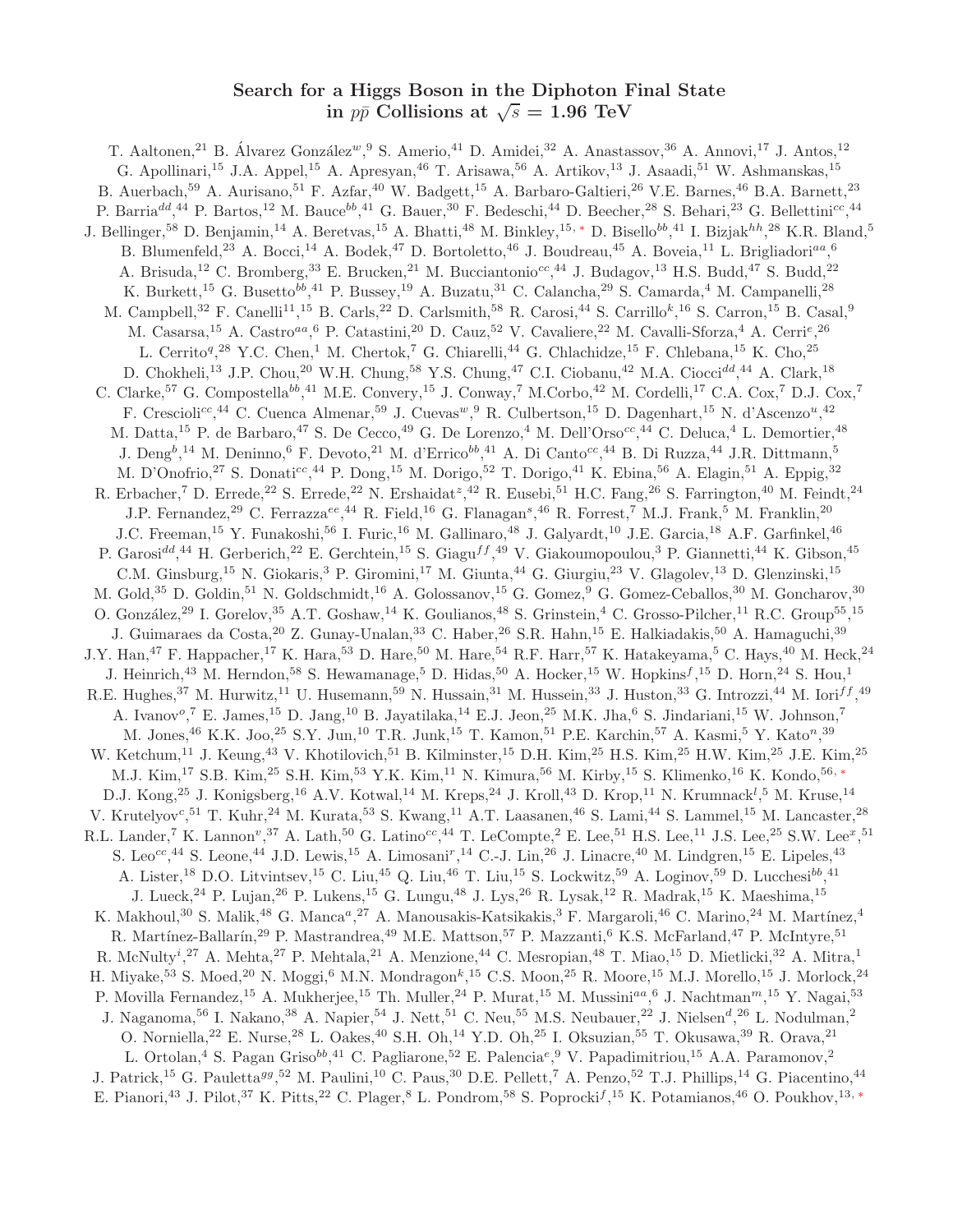F. Prokoshin<sup>y</sup>,<sup>13</sup> A. Pronko,<sup>15</sup> F. Ptohos<sup>g</sup>,<sup>17</sup> E. Pueschel,<sup>10</sup> G. Punzi<sup>cc</sup>,<sup>44</sup> J. Pursley,<sup>58</sup> A. Rahaman,<sup>45</sup> V. Ramakrishnan,  $^{58}$  N. Ranjan,  $^{46}$  J. Ray,  $^{15}$  I. Redondo,  $^{29}$  P. Renton,  $^{40}$  M. Rescigno,  $^{49}$  T. Riddick,  $^{28}$  F. Rimondi $^{aa}$ ,  $^6$ L. Ristori<sup>44</sup>,<sup>15</sup> A. Robson,<sup>19</sup> T. Rodrigo,<sup>9</sup> T. Rodriguez,<sup>43</sup> E. Rogers,<sup>22</sup> S. Rolli<sup>h</sup>,<sup>54</sup> R. Roser,<sup>15</sup> M. Rossi,<sup>52</sup> F. Rubbo,<sup>15</sup> F. Ruffini<sup>dd</sup>,<sup>44</sup> A. Ruiz,<sup>9</sup> J. Russ,<sup>10</sup> V. Rusu,<sup>15</sup> A. Safonov,<sup>51</sup> W.K. Sakumoto,<sup>47</sup> Y. Sakurai,<sup>56</sup> L. Santi<sup>gg</sup>,<sup>52</sup> L. Sartori,<sup>44</sup> K. Sato,<sup>53</sup> V. Saveliev<sup>u</sup>,<sup>42</sup> A. Savoy-Navarro,<sup>42</sup> P. Schlabach,<sup>15</sup> A. Schmidt,<sup>24</sup> E.E. Schmidt,<sup>15</sup> M.P. Schmidt,<sup>59,\*</sup> M. Schmitt,<sup>36</sup> T. Schwarz,<sup>7</sup> L. Scodellaro,<sup>9</sup> A. Scribano<sup>dd</sup>,<sup>44</sup> F. Scuri,<sup>44</sup> A. Sedov,<sup>46</sup> S. Seidel,<sup>35</sup> Y. Seiya,<sup>39</sup> A. Semenov,<sup>13</sup> F. Sforza<sup>cc</sup>,<sup>44</sup> A. Sfyrla,<sup>22</sup> S.Z. Shalhout,<sup>7</sup> T. Shears,<sup>27</sup> P.F. Shepard,<sup>45</sup> M. Shimojima<sup>t</sup>,<sup>53</sup> S. Shiraishi,<sup>11</sup> M. Shochet,<sup>11</sup> I. Shreyber,<sup>34</sup> A. Simonenko,<sup>13</sup> P. Sinervo,<sup>31</sup> A. Sissakian,<sup>13,[∗](#page-11-0)</sup> K. Sliwa,<sup>54</sup> J.R. Smith,<sup>7</sup> F.D. Snider,<sup>15</sup> A. Soha,<sup>15</sup> S. Somalwar,<sup>50</sup> V. Sorin,<sup>4</sup> P. Squillacioti,<sup>44</sup> M. Stancari,<sup>15</sup> M. Stanitzki,<sup>59</sup> R. St. Denis,<sup>19</sup> B. Stelzer,<sup>31</sup> O. Stelzer-Chilton,<sup>31</sup> D. Stentz,<sup>36</sup> J. Strologas,<sup>35</sup> G.L. Strycker,<sup>32</sup> Y. Sudo,<sup>53</sup> A. Sukhanov,<sup>16</sup> I. Suslov,<sup>13</sup> K. Takemasa,<sup>53</sup> Y. Takeuchi,<sup>53</sup> J. Tang,<sup>11</sup> M. Tecchio,<sup>32</sup> P.K. Teng,<sup>1</sup> J. Thom<sup>f</sup>,<sup>15</sup> J. Thome,<sup>10</sup> G.A. Thompson,<sup>22</sup> E. Thomson,<sup>43</sup> P. Ttito-Guzmán,<sup>29</sup> S. Tkaczyk,<sup>15</sup> D. Toback,<sup>51</sup> S. Tokar,<sup>12</sup> K. Tollefson,<sup>33</sup> T. Tomura,<sup>53</sup> D. Tonelli,<sup>15</sup> S. Torre,<sup>17</sup> D. Torretta,<sup>15</sup> P. Totaro,<sup>41</sup> M. Trovato<sup>ee</sup>,<sup>44</sup> Y. Tu,<sup>43</sup> F. Ukegawa,<sup>53</sup> S. Uozumi,<sup>25</sup> A. Varganov,<sup>32</sup> F. Vázquez<sup>k</sup>,<sup>16</sup> G. Velev,<sup>15</sup> C. Vellidis,<sup>3</sup> M. Vidal,<sup>29</sup> I. Vila,<sup>9</sup> R. Vilar,<sup>9</sup> J. Vizán,<sup>9</sup> M. Vogel,<sup>35</sup> G. Volpi<sup>cc</sup>,<sup>44</sup> P. Wagner,<sup>43</sup> R.L. Wagner,<sup>15</sup> T. Wakisaka,<sup>39</sup> R. Wallny,<sup>8</sup> S.M. Wang,<sup>1</sup> A. Warburton,<sup>31</sup> D. Waters,<sup>28</sup> M. Weinberger,<sup>51</sup> W.C. Wester III,<sup>15</sup> B. Whitehouse,<sup>54</sup> D. Whiteson<sup>b</sup>,<sup>43</sup> A.B. Wicklund,<sup>2</sup> E. Wicklund,<sup>15</sup> S. Wilbur,<sup>11</sup> F. Wick,<sup>24</sup> H.H. Williams,<sup>43</sup> J.S. Wilson,<sup>37</sup> P. Wilson,<sup>15</sup> B.L. Winer,<sup>37</sup> P. Wittich<sup>f</sup>,<sup>15</sup> S. Wolbers,<sup>15</sup> H. Wolfe,<sup>37</sup> T. Wright,<sup>32</sup> X. Wu,<sup>18</sup> Z. Wu,<sup>5</sup> K. Yamamoto,<sup>39</sup> J. Yamaoka,<sup>14</sup> T. Yang,<sup>15</sup> U.K. Yang<sup>p</sup>,<sup>11</sup> Y.C. Yang,<sup>25</sup> W.-M. Yao,<sup>26</sup> G.P. Yeh,<sup>15</sup> K. Yi<sup>m</sup>,<sup>15</sup> J. Yoh,<sup>15</sup> K. Yorita,<sup>56</sup> T. Yoshida<sup>j</sup>,<sup>39</sup> G.B. Yu,<sup>14</sup> I. Yu,<sup>25</sup> S.S. Yu,<sup>15</sup> J.C. Yun,<sup>15</sup> A. Zanetti,<sup>52</sup> Y. Zeng,<sup>14</sup> and S. Zucchelli<sup>aa6</sup> (CDF Collaboration)[†](#page-11-1)

1 *Institute of Physics, Academia Sinica, Taipei, Taiwan 11529, Republic of China*

<sup>2</sup>*Argonne National Laboratory, Argonne, Illinois 60439, USA*

<sup>3</sup>*University of Athens, 157 71 Athens, Greece*

4 *Institut de Fisica d'Altes Energies, ICREA, Universitat Autonoma de Barcelona, E-08193, Bellaterra (Barcelona), Spain*

<sup>5</sup>*Baylor University, Waco, Texas 76798, USA*

6 *Istituto Nazionale di Fisica Nucleare Bologna,* aa*University of Bologna, I-40127 Bologna, Italy*

<sup>7</sup>*University of California, Davis, Davis, California 95616, USA*

<sup>8</sup>*University of California, Los Angeles, Los Angeles, California 90024, USA*

9 *Instituto de Fisica de Cantabria, CSIC-University of Cantabria, 39005 Santander, Spain*

<sup>10</sup>*Carnegie Mellon University, Pittsburgh, Pennsylvania 15213, USA*

<sup>11</sup>*Enrico Fermi Institute, University of Chicago, Chicago, Illinois 60637, USA*

<sup>12</sup>*Comenius University, 842 48 Bratislava, Slovakia; Institute of Experimental Physics, 040 01 Kosice, Slovakia*

<sup>13</sup>*Joint Institute for Nuclear Research, RU-141980 Dubna, Russia*

<sup>14</sup>*Duke University, Durham, North Carolina 27708, USA*

<sup>15</sup>*Fermi National Accelerator Laboratory, Batavia, Illinois 60510, USA*

<sup>16</sup>*University of Florida, Gainesville, Florida 32611, USA*

<sup>17</sup>*Laboratori Nazionali di Frascati, Istituto Nazionale di Fisica Nucleare, I-00044 Frascati, Italy*

<sup>18</sup>*University of Geneva, CH-1211 Geneva 4, Switzerland*

<sup>19</sup>*Glasgow University, Glasgow G12 8QQ, United Kingdom*

<sup>20</sup>*Harvard University, Cambridge, Massachusetts 02138, USA*

<sup>21</sup>*Division of High Energy Physics, Department of Physics,*

*University of Helsinki and Helsinki Institute of Physics, FIN-00014, Helsinki, Finland*

<sup>22</sup>*University of Illinois, Urbana, Illinois 61801, USA*

<sup>23</sup>*The Johns Hopkins University, Baltimore, Maryland 21218, USA*

<sup>24</sup>*Institut für Experimentelle Kernphysik, Karlsruhe Institute of Technology, D-76131 Karlsruhe, Germany* 

<sup>25</sup>*Center for High Energy Physics: Kyungpook National University,*

*Daegu 702-701, Korea; Seoul National University, Seoul 151-742,*

*Korea; Sungkyunkwan University, Suwon 440-746,*

*Korea; Korea Institute of Science and Technology Information,*

*Daejeon 305-806, Korea; Chonnam National University, Gwangju 500-757,*

*Korea; Chonbuk National University, Jeonju 561-756, Korea*

<sup>26</sup>*Ernest Orlando Lawrence Berkeley National Laboratory, Berkeley, California 94720, USA*

<sup>27</sup>*University of Liverpool, Liverpool L69 7ZE, United Kingdom*

<sup>28</sup>*University College London, London WC1E 6BT, United Kingdom*

<sup>29</sup>*Centro de Investigaciones Energeticas Medioambientales y Tecnologicas, E-28040 Madrid, Spain*

<sup>30</sup>*Massachusetts Institute of Technology, Cambridge, Massachusetts 02139, USA*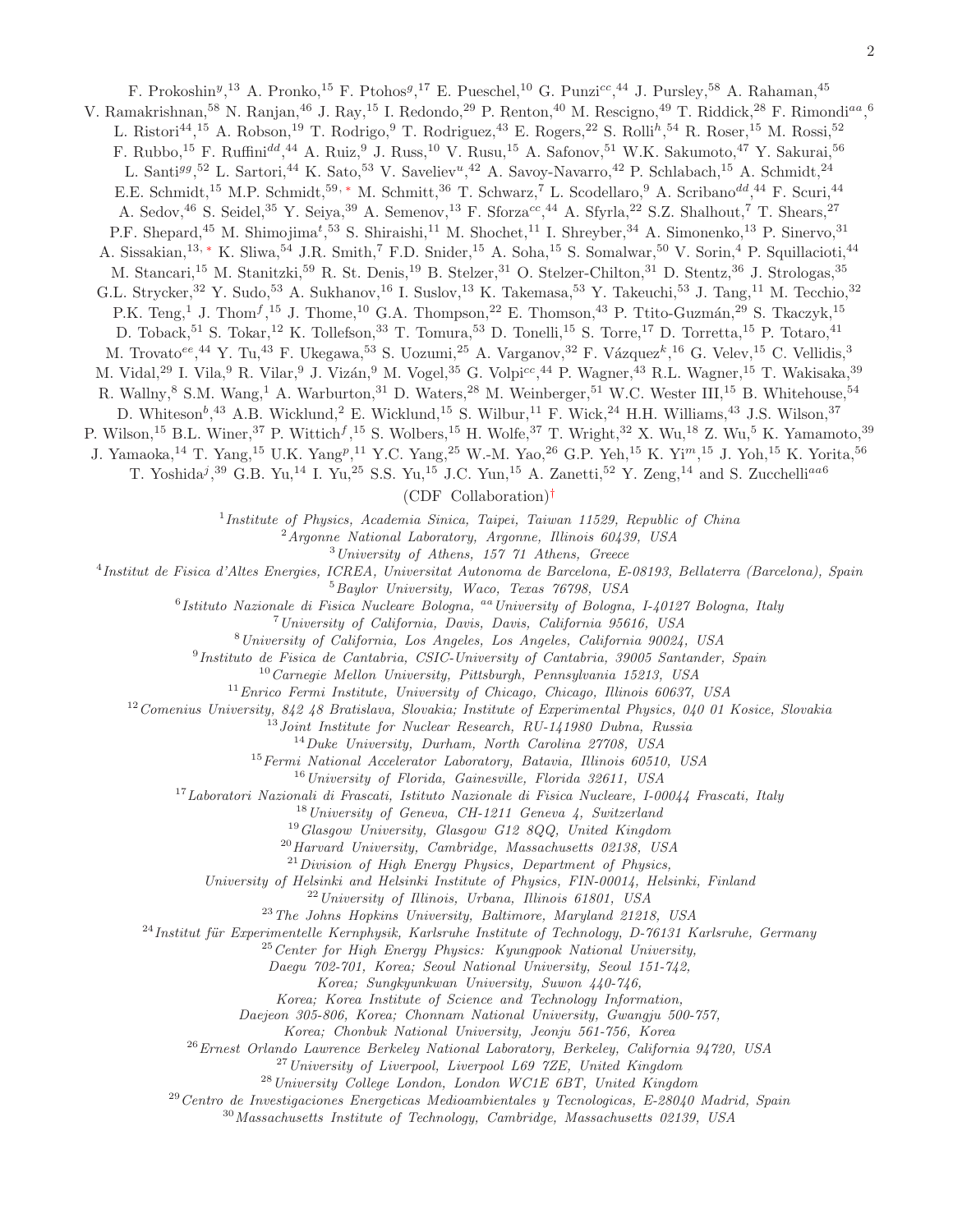<sup>31</sup>Institute of Particle Physics: McGill University, Montréal, Québec,

*Canada H3A 2T8; Simon Fraser University, Burnaby, British Columbia,*

*Canada V5A 1S6; University of Toronto, Toronto, Ontario,*

*Canada M5S 1A7; and TRIUMF, Vancouver, British Columbia, Canada V6T 2A3*

*University of Michigan, Ann Arbor, Michigan 48109, USA*

*Michigan State University, East Lansing, Michigan 48824, USA*

*Institution for Theoretical and Experimental Physics, ITEP, Moscow 117259, Russia*

*University of New Mexico, Albuquerque, New Mexico 87131, USA*

*Northwestern University, Evanston, Illinois 60208, USA*

*The Ohio State University, Columbus, Ohio 43210, USA*

*Okayama University, Okayama 700-8530, Japan*

*Osaka City University, Osaka 588, Japan*

*University of Oxford, Oxford OX1 3RH, United Kingdom*

*Istituto Nazionale di Fisica Nucleare, Sezione di Padova-Trento,* bb*University of Padova, I-35131 Padova, Italy*

*LPNHE, Universite Pierre et Marie Curie/IN2P3-CNRS, UMR7585, Paris, F-75252 France*

*University of Pennsylvania, Philadelphia, Pennsylvania 19104, USA*

<sup>44</sup> Istituto Nazionale di Fisica Nucleare Pisa, <sup>cc</sup> University of Pisa,

<sup>dd</sup> University of Siena and <sup>ee</sup> Scuola Normale Superiore, I-56127 Pisa, Italy

*University of Pittsburgh, Pittsburgh, Pennsylvania 15260, USA*

*Purdue University, West Lafayette, Indiana 47907, USA*

*University of Rochester, Rochester, New York 14627, USA*

*The Rockefeller University, New York, New York 10065, USA*

*Istituto Nazionale di Fisica Nucleare, Sezione di Roma 1,*

f f *Sapienza Universit`a di Roma, I-00185 Roma, Italy*

*Rutgers University, Piscataway, New Jersey 08855, USA*

*Texas A&M University, College Station, Texas 77843, USA Istituto Nazionale di Fisica Nucleare Trieste/Udine,*

*I-34100 Trieste,* gg*University of Udine, I-33100 Udine, Italy University of Tsukuba, Tsukuba, Ibaraki 305, Japan*

*Tufts University, Medford, Massachusetts 02155, USA*

*University of Virginia, Charlottesville, Virginia 22906, USA*

*Waseda University, Tokyo 169, Japan*

*Wayne State University, Detroit, Michigan 48201, USA University of Wisconsin, Madison, Wisconsin 53706, USA*

*Yale University, New Haven, Connecticut 06520, USA*

(Dated: September 21, 2011)

A search for a narrow Higgs boson resonance in the diphoton mass spectrum is presented based on data corresponding to 7.0 fb<sup>-1</sup> of integrated luminosity from  $p\bar{p}$  collisions at  $\sqrt{s} = 1.96$  TeV collected by the CDF experiment. No evidence of such a resonance is observed, and upper limits are set on the cross section times branching ratio of the resonant state as a function of Higgs boson mass. The limits are interpreted in the context of the standard model and one fermiophobic benchmark model where the data exclude fermiophobic Higgs bosons with masses below  $114 \text{ GeV}/c^2$  at a 95% Bayesian credibility level.

PACS numbers: 12.38.Qk, 13.85.Rm, 14.80.Bn, 14.80.Ec, 12.60.Fr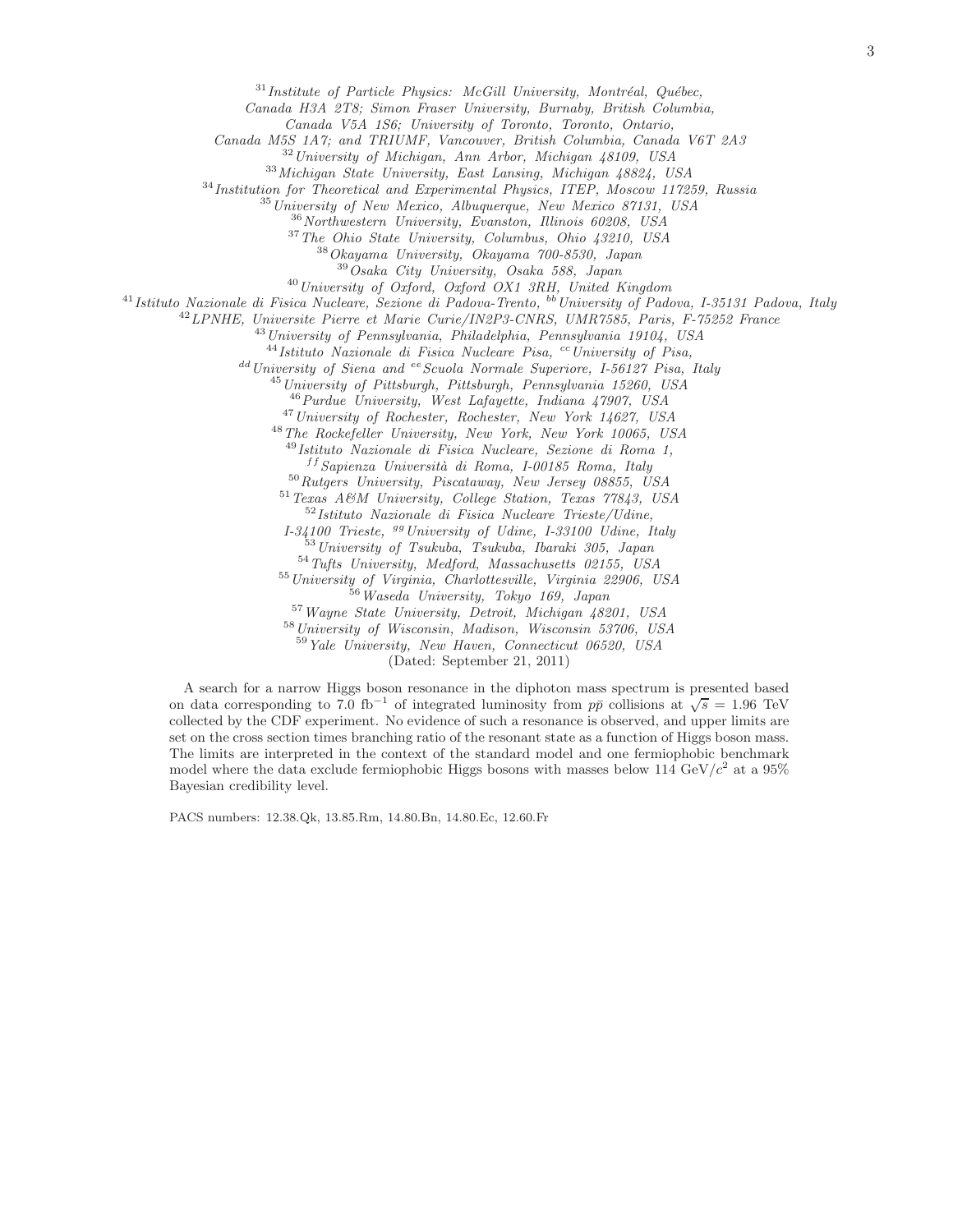In the standard model (SM) of particle physics, the electromagnetic and weak forces are unified into a single theory known as electroweak theory. However, the measured cross sections for electromagnetic and weak interactions differ by several orders of magnitude due to massive  $W$  and  $Z$  bosons that mediate the weak interactions. These bosons gain mass via electroweak symmetry breaking by way of the Higgs mechanism [\[1\]](#page-11-2), and the electroweak theory predicts the existence of a boson, known as the Higgs boson, that provides a direct test of the theory.

The SM prediction for the Higgs boson branching ratio into a photon pair  $\mathcal{B}(H \to \gamma\gamma)$  is extremely small, reaching a maximal value of only about 0.2% for a Higgs boson mass  $m_H = 120 \text{ GeV}/c^2$  [\[2](#page-11-3)]. Even so, a search using the diphoton final state is appealing due to its better mass resolution and reconstruction efficiency relative to dominant decay modes involving b quarks. The  $H \to \gamma\gamma$  channel provides its greatest sensitivity for Higgs boson masses between 110 and 140 GeV/ $c^2$ , contributing in a region most useful to combined Tevatron Higgs boson searches [\[3\]](#page-11-4) and overlapping with a region preferred by electroweak constraints [\[4](#page-11-5)]. In addition, in "fermiophobic" Higgs boson models, where the coupling of the Higgs boson to fermions is suppressed, the diphoton decay can be greatly enhanced [\[5](#page-11-6)].

The Collider Detector at Fermilab (CDF) and D0 experiments at the Tevatron have searched for both a SM Higgs boson and a fermiophobic Higgs boson  $h_f$  decaying to two photons  $[6-8]$ . The D0 experiment recently set 95% confidence level (C.L.) upper limits on the cross section times branching ratio  $\sigma \times \mathcal{B}(H \to \gamma\gamma)$  relative to the SM prediction and on  $\mathcal{B}(h_f \to \gamma \gamma)$  using data corresponding to an integrated luminosity  $\mathcal{L}$  of 8.2 fb<sup>-1</sup> [\[9\]](#page-11-9). The  $h_f$  result sets a lower limit on  $m_{h_f}$  of 112.9 GeV/ $c^2$ , a more stringent limit than that of 109.7 GeV/ $c^2$  obtained from combined searches at the LEP electron-positron collider at CERN [\[5](#page-11-6)]. Previously, the CDF experiment set 95% C.L. upper limits on  $\mathcal{B}(h_f \to \gamma\gamma)$  with data corresponding to  $\mathcal{L} = 3.0 \text{ fb}^{-1}$ , resulting in an exclusion of  $m_{h_f}$  below 106 GeV/c<sup>2</sup> [\[10](#page-11-10)].

In this Letter, we present a search of the diphoton mass distribution from CDF data for a narrow resonance that could reveal the presence of a SM or fermiophobic Higgs boson. This analysis, which uses more than twice the integrated luminosity of the previous CDF  $h_f$  analysis [\[10](#page-11-10)], implements new techniques to improve the identification of photons and yields a new, improved lower limit on the fermiophobic Higgs boson mass. In addition, this is the first search for the SM Higgs boson at CDF using  $H \to \gamma\gamma$  decays from Run II data.

The SM Higgs production mechanisms considered in this study are gluon fusion (GF), associated production (VH) where a Higgs boson is produced in association with a  $W$  or  $Z$  boson, and vector boson fusion (VBF) with cross sections of 1072.3 fb [\[11](#page-11-11)], 240.3 fb [\[12](#page-11-12)], and 72.7 fb [\[13\]](#page-11-13), respectively, for  $m_H = 120 \text{ GeV}/c^2$ . A benchmark fermiophobic model is considered in which the Higgs boson does not couple to fermions, yet retains its SM couplings to bosons [\[5\]](#page-11-6). In this model, the GF process is suppressed and the fermiophobic Higgs boson production is dominated by VH and VBF. Furthermore, Higgs boson decays to fermions are removed, resulting in increased branching ratios for decays into gauge bosons. Table [II](#page-9-0) gives the predicted  $\mathcal{B}(h_f \to \gamma\gamma)$  for this model as calculated using HDECAY [\[2](#page-11-3)].

We use the CDF II detector [\[14\]](#page-11-14) to identify photon candidate events produced in  $p\bar{p}$  collisions at  $\sqrt{s} = 1.96$  TeV. The silicon vertex tracker  $\left[15\right]$  and the central outer tracker (COT)  $\left[16\right]$ , contained within a 1.4 T axial magnetic field, measure the trajectories of charged particles and determine their momenta. Particles that pass through the COT reach the electromagnetic (EM) and hadronic calorimeters [\[17](#page-11-17)[–19](#page-11-18)], which are divided into two regions: central  $(|\eta| < 1.1)$  [\[20](#page-11-19)] and forward or "plug"  $(1.1 < |\eta| < 3.6)$ . The EM calorimeters contain fine-grained shower maximum detectors [\[21\]](#page-11-20), which measure the shower shape and centroid position in the two dimensions transverse to the direction of the shower development.

Events with two photon candidates are selected and the data are divided into four categories according to the position and type of the photons. In central-central (CC) events, both photon candidates are located within the fiducial region of the central EM calorimeter ( $|\eta| < 1.05$ ); in central-plug (CP) events, one photon candidate is located in this region and the other is in the fiducial region of the plug calorimeter  $(1.2 < |\eta| < 2.8)$ ; in central-central events with a conversion (C′C), both photon candidates are in the central region, but one photon converts and is reconstructed from its  $e^+e^-$  decay products; in central-plug events with a conversion (C'P), there is one central conversion candidate together with a plug photon candidate.

The events are selected by a three-level trigger system that requires an isolated cluster of energy deposited in the EM calorimeter with a transverse energy  $E_T > 25$  GeV [\[22\]](#page-11-21). The trigger efficiency for events accepted into the final sample is determined from simulation and found to be essentially 100% for the most sensitive event category (CC) and above 90% for all other categories.

A set of selection criteria is used to remove background events and to identify high-energy photon candidates for this analysis. All reconstructed photon candidates are required to have  $E_T > 15$  GeV. Plug photon candidates are identified using standard CDF requirements described elsewhere [\[23,](#page-11-22) [24](#page-11-23)]. A neural network (NN) technique is used to identify photons in the central region, published for the first time in this Letter. Central photon candidates are first required to satisfy loose selection requirements as described in Ref. [\[25\]](#page-11-24). After additional track requirements are applied to remove electrons, the remaining candidates are required to have a NN output value above a threshold that is selected to maximize  $H \to \gamma\gamma$  sensitivity. As more than half of the events in the data with two photon candidates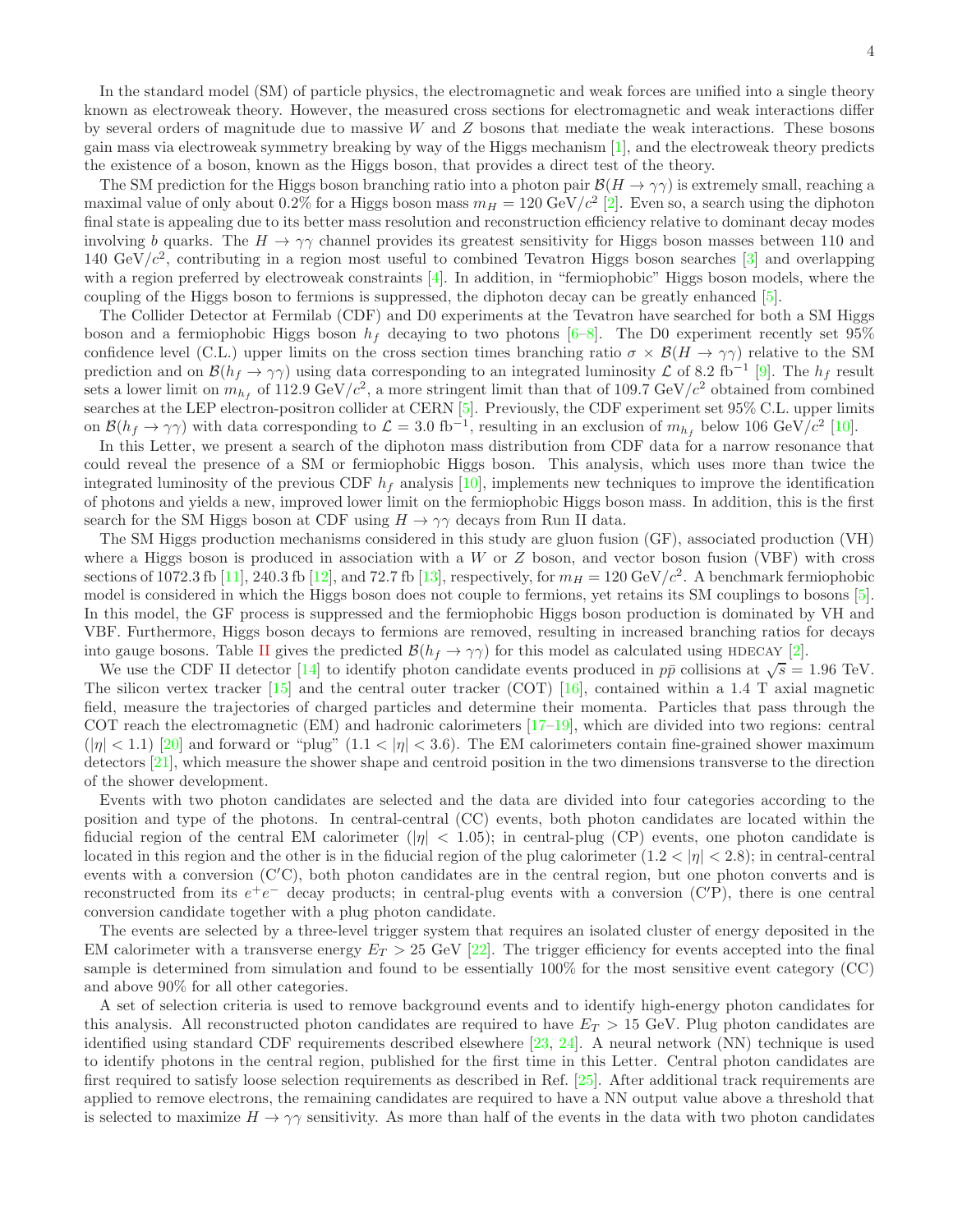<span id="page-7-0"></span>TABLE I. Efficiency times detector acceptance ( $\epsilon A$ ) for signal events in each event category (CC, CP, C'C, and C'P) for  $m_H$  = 120 GeV/c<sup>2</sup>, as a percentage of the total number of  $H \to \gamma\gamma$  decays for each production mechanism. For the  $h_f$  search, results for VH and VBF are shown for the high/medium/low  $p_T^{\gamma\gamma}$  regions as described in the text.

|                  |          | $H_{\text{SM}}$ Search |      |                                | $h_f$ Search                       |
|------------------|----------|------------------------|------|--------------------------------|------------------------------------|
| $\epsilon A$ (%) | GF       | VH                     | VBF  | VН                             | VBF                                |
| CC               | $10.0\,$ | 10.2                   | 11.0 | -1.9<br>. 3.8 $\prime$<br>4.8  | 4.6<br>-2.6<br>4.2                 |
| CP               | 12.0     | 10.9                   |      | 4.7 / 2.5<br>4.2/              | 3.6<br>$\langle 5.0 / 3.0 \rangle$ |
| C'C              | 2.4      | 2.3                    | 2.6  | 1.0 / 0.9 / 0.4                | 0.9 / 1.0 / 0.6                    |
| C'P              | 1.4      | 1.2                    | 1.2  | $\prime$ 0.5 / 0.3<br>0.4      | 0.3<br>0.5 / 0.3                   |
| Total            | 25.8     | 24.6                   | 25.9 | 9.9<br>$\degree$ 5.1<br>10.4 / | 6.5<br>11.1<br>9.0                 |

contain either one or two jets misidentified as a prompt photon [\[26\]](#page-11-25), the NN discriminant is trained using photon and jet Monte Carlo (MC) samples and constructed from several detector variables that distinguish true photons from these jet backgrounds [\[27\]](#page-11-26). These variables include the ratio of energy in the shower maximum detector to that in the calorimeter cluster associated with the photon, the ratio of hadronic to EM transverse energy (Had/EM), calorimeter and track isolation [\[25\]](#page-11-24), and a  $\chi^2$  value calculated by comparing the measured transverse shower profile to that of a single EM shower [\[28\]](#page-11-27). This NN method increases the photon signal efficiency by ∼5% and background rejection by  $\sim$ 12% compared to the standard selection requirements for central photons [\[25\]](#page-11-24), which improves  $H \to \gamma\gamma$  sensitivity by about 9%.

As photons pass through the CDF detector material, EM interactions with a nucleus cause about 15% of central photons to convert into an electron-positron pair. In order to recover these conversion photons, we search for a central electron with a nearby track corresponding to a particle of opposite charge. The proximity of the two tracks is first determined by requiring the transverse distance between the two tracks to be less than 0.2 cm at the radial location where they are parallel. The difference in  $\cot \theta$  between the two tracks must be less than 0.04, where  $\cot \theta = p_z/p_T$ . Backgrounds are further removed by requiring the ratio of  $E_T$  to  $p_T$  of the reconstructed conversion photon to be between 0.1c and 1.9c, and calorimeter isolation to be less than 2.6 GeV, where cut boundaries are optimized to maximize  $H \to \gamma\gamma$  sensitivity. The direction of the conversion photon's momentum is obtained by taking the vector sum of the individual track momenta. Better  $H \to \gamma\gamma$  mass resolution is obtained, however, by setting the total momentum to be the conversion photon's energy obtained from EM calorimeters. Reconstruction of photon conversions in this analysis provides an improvement of about 13% in sensitivity to a Higgs boson signal [\[29\]](#page-11-28).

The above selection criteria define an inclusive diphoton sample for the SM Higgs boson search. In order to improve sensitivity for the fermiophobic Higgs boson search, the event selection is extended by taking advantage of the final state features present in the VH and VBF processes. Because the Higgs boson from these processes will be produced with a W or Z boson, or with two jets, the transverse momentum of the diphoton system  $p_T^{\gamma\gamma}$  is generally higher relative to the diphoton backgrounds. A requirement of  $p_T^{\gamma\gamma} > 75 \text{ GeV}/c$  forms a region of high  $h_f$  sensitivity, retaining roughly 30% of the signal while removing 99.5% of the background [\[10\]](#page-11-10). Two lower  $p_T^{\gamma\gamma}$ regions are additionally included and provide about 15% more  $h_f$  sensitivity:  $p_T^{\gamma\gamma} < 35 \text{ GeV}/c$  and 35 GeV/c  $p_T^{\gamma\gamma}$  < 75 GeV/c. With four diphoton categories (CC, CP, C'C, and C'P) and three  $p_T^{\gamma\gamma}$  regions, twelve independent channels are included for the fermiophobic Higgs boson search.

The efficiency times detector acceptance for signal events given in Table [I](#page-7-0)  $[30]$  is calculated using PYTHIA  $[31]$  MC event samples, which are generated as described in Ref.  $[10]$ . Corrections in the photon identification  $(ID)$  efficiencies due to imperfections in the detector simulation are derived using electrons from Z boson decays by comparing the ID efficiencies obtained from the detector simulation to the ID efficiencies measured in the data [\[10](#page-11-10)]. For central conversions, a study of  $Z \to e^{\pm}$  + trident events in data and MC is used to obtain a systematic uncertainty of 7% on the efficiency of conversion identification, where a trident is defined as an electron that radiates a photon via bremsstrahlung which then converts to an electron-positron pair  $(e^{\mp} \gamma \to e^{\mp} e^+ e^-)$ .

The largest systematic uncertainties on the expected number of Higgs boson events arise from the conversion ID efficiency  $(7\%)$ , the integrated luminosity measurement  $(6\%)$ , varying the parton distribution functions used in PYTHIA (up to 5%) [\[32,](#page-11-31) [33\]](#page-12-0), varying the parameters that control the amount of initial and final state radiation from the parton shower model of PYTHIA (about 4%) [\[34](#page-12-1)], and the PYTHIA modeling of the shape of the  $p_T^{\gamma\gamma}$  distribution for the  $h_f$ signal (up to 4%). The latter uncertainty is only for VH and VBF used in the fermiophobic search and was obtained by studying the effect on the acceptance from the differences in the shape of the  $p_T^{\gamma\gamma}$  distribution from PYTHIA and from leading-order and next-to-leading-order calculations [\[35\]](#page-12-2). Finally, we include uncertainties from the photon ID efficiency (up to 4%), the trigger efficiency (less than  $3\%$ ), and the EM energy scale (less than  $1\%$ ).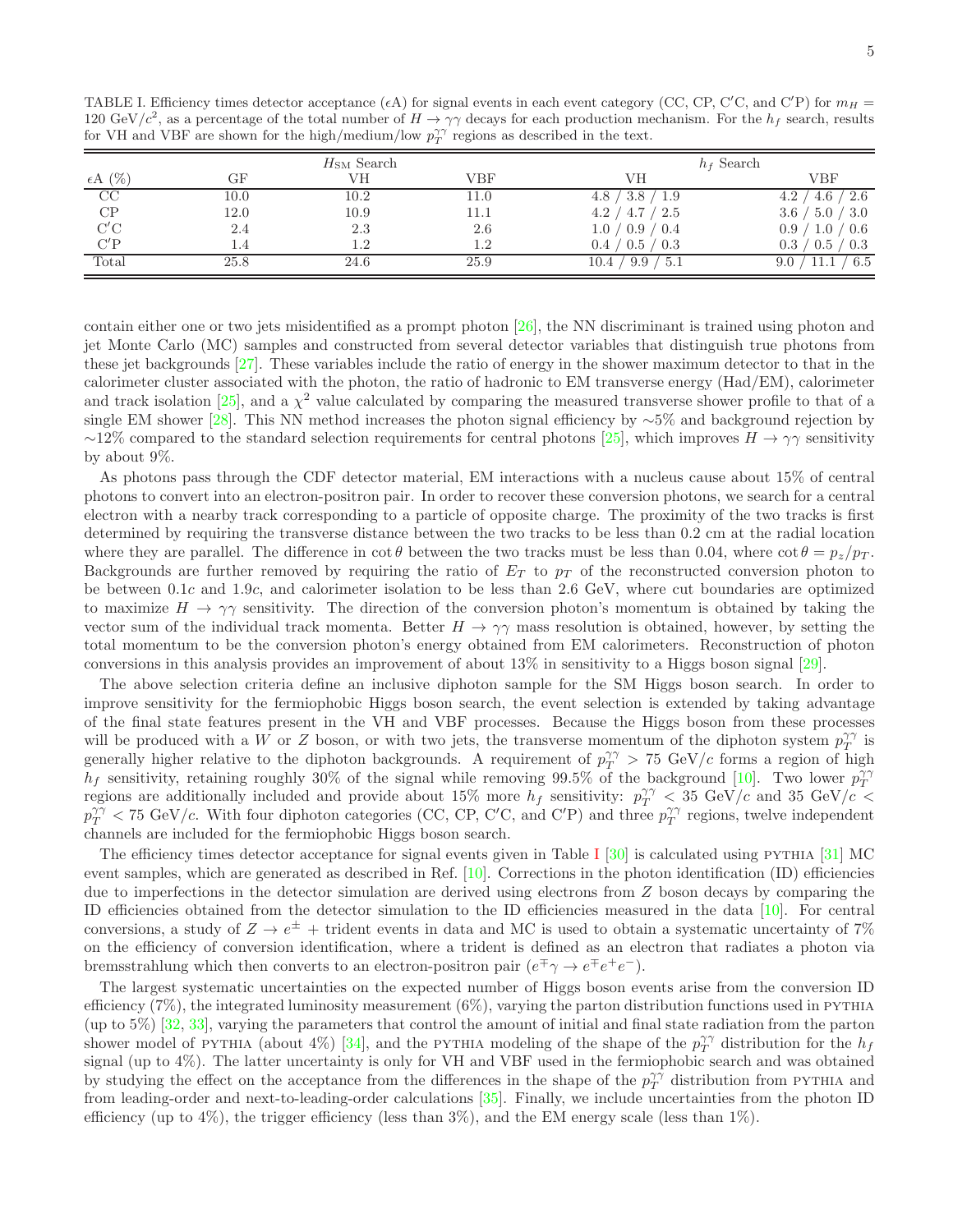

<span id="page-8-0"></span>FIG. 1. The invariant mass distribution of the data for CC photon pairs is shown in (a) for the entire  $p_T^{\gamma\gamma}$  region used in the SM Higgs boson search and (b) for the highest  $p_T^{\gamma\gamma}$  region (the most sensitive region) used in the  $h_f$  search. Each distribution shows a fit to the data for the hypothesis of a  $m_H$  of 120 GeV/ $c^2$ . The gap in the fit centered at 120 GeV/ $c^2$  represents the signal region for this mass point that was excluded from the fit. The expected shape of the signal from simulation is shown in the inset of (a).

The decay of a Higgs boson into a photon pair would appear as a very narrow peak in the invariant mass distribution of the two photons (see Fig. [1](#page-8-0) as an example for the CC sample). The diphoton mass resolution, as determined from simulation and checked using  $Z \to e^+e^-$  decays in data, is better than 3 GeV/ $c^2$  for the Higgs boson mass regions and diphoton channels studied here and is limited by the energy resolution of the EM calorimeters [\[36\]](#page-12-3). The mass resolution is also sensitive to the selection of the correct primary vertex of the  $p\bar{p}$  interaction, determined by selecting the vertex with the highest sum of associated track momenta. The locations of the vertex and EM energy cluster are used to derive the photon's momentum. For GF (VH and VBF) signal samples, the primary vertex is misidentified in roughly 16% (4%) of non-conversion channel (CC and CP) events, which degrades the resolution of the reconstructed Higgs boson mass  $[37]$ . This effect is studied using Z decays in the data and found to be well modeled in the simulation.

The total background prediction is estimated from a fit made to the data using a binned log-likelihood (log  $\ell$ ) method [\[38\]](#page-12-5). The fit is performed for each  $m_H$  hypothesis in 5 GeV/ $c^2$  steps from 100 to 150 GeV/ $c^2$ . At each step a 12 GeV/ $c^2$  mass window centered on the point is excluded, where 12 GeV/ $c^2$  is chosen to include 95% of the signal. Fits for a  $m_H$  hypothesis of 120 GeV/ $c^2$  are shown in Fig. [1.](#page-8-0) The statistical uncertainties on the total background in the signal region, taken from the fit, are 8% or less for the channels associated with the SM Higgs boson search and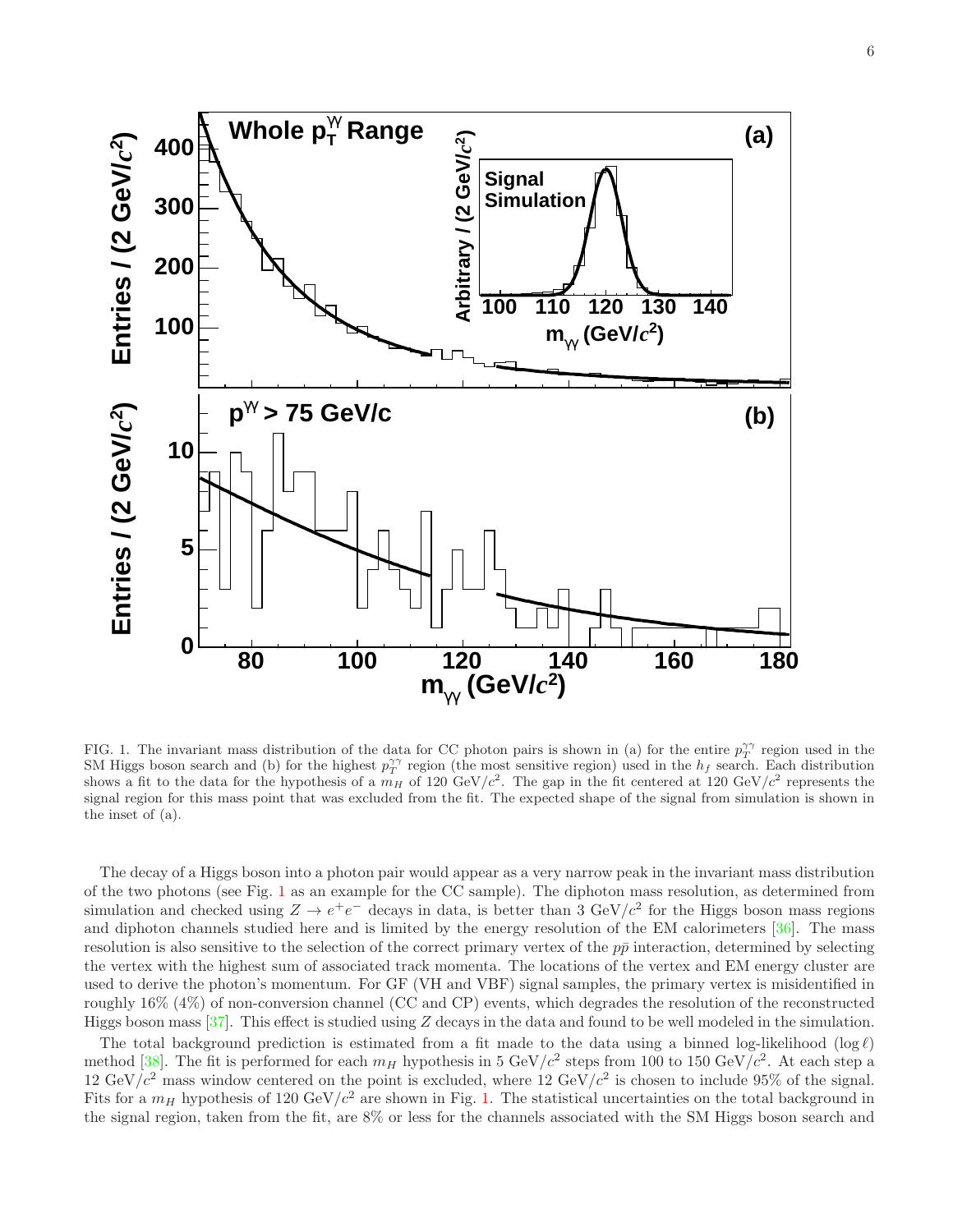<span id="page-9-0"></span>TABLE II. Expected and observed 95% C.L. upper limits on the production cross section times branching ratio relative to the SM prediction, the production cross section times branching ratio with theoretical cross section uncertainties removed, and the  $h_f$  branching ratio. The fermiophobic benchmark model prediction for  $\mathcal{B}(h_f \to \gamma \gamma)$  is also shown for comparison.

|                                                            | $m_H~(\text{GeV}/c^2)$  | 100  | 105  | 110  | 115  | 120  | 125  | 130  | 135  | 140  | 145  | 150  |
|------------------------------------------------------------|-------------------------|------|------|------|------|------|------|------|------|------|------|------|
| $\sigma \times \mathcal{B}(H \to \gamma \gamma)/\text{SM}$ | Expected                | 16.4 | 14.8 | 14.2 | 13.8 | 13.3 | 13.6 | 14.4 | 15.8 | 17.7 | 20.8 | 27.5 |
|                                                            | Observed                | 15.1 | 13.9 | 8.5  | 14.6 | 28.7 | 19.2 | 19.2 | 14.8 | 23.1 | 21.9 | 21.4 |
| $\sigma \times \mathcal{B}(H \to \gamma \gamma)$ (fb)      | Expected                | 57.3 | 50.8 | 47.9 | 43.2 | 39.0 | 36.0 | 32.8 | 30.6 | 28.5 | 26.7 | 26.1 |
|                                                            | Observed                | 52.9 | 47.8 | 28.8 | 44.8 | 84.4 | 50.4 | 44.7 | 29.4 | 36.9 | 28.0 | 20.2 |
|                                                            | Expected                | 4.4  | 4.9  | 5.2  | 5.8  | 6.0  | 6.4  | 6.8  | 7.4  | 7.7  | 8.1  | 8.7  |
| $\mathcal{B}(h_f \to \gamma \gamma)$ (%)                   | Observed                | 4.8  | 5.4  | 2.8  | 4.2  | 7.3  | 5.5  | 6.6  | 6.6  | 5.7  | 7.8  | 8.1  |
|                                                            | Fermiophobic Prediction | 18.2 | 10.6 | 6.2  | 3.8  | 2.8  | 2.2  | 1.9  | 1.2  | 0.6  | 0.3  | 0.2  |



<span id="page-9-1"></span>FIG. 2. (a) As a function of  $m<sub>H</sub>$ , the 95% C.L. upper limit on cross section times branching ratio for the SM Higgs boson decay to two photons, relative to the SM prediction. (b) The 95% C.L. upper limit on the branching ratio for the fermiophobic Higgs boson decay to two photons, as a function of  $m_{h_f}$ . For reference, the 95% C.L. limits from LEP are also included. The shaded regions represent the  $1\sigma$  and  $2\sigma$  probability of fluctuations of the observed limit away from the expected limit based on the distribution of simulated experimental outcomes.

12% or less for the channels associated with the fermiophobic Higgs boson search (except for the high- $p_T^{\gamma\gamma}$  bins with conversion photons, where it is 27%).

No obvious evidence of a narrow peak or any other anomalous structure is visible in the diphoton mass spectrum. We calculate a Bayesian C.L. limit for each Higgs boson mass hypothesis based on a combination of binned likelihoods for all channels using six bins in the 12 GeV/ $c^2$  signal region (2 GeV/ $c^2$  bin width) of each mass distribution. We use a flat prior in  $\sigma \times \mathcal{B}(H \to \gamma\gamma)$  and integrate over the priors for the systematic uncertainties. A 95% C.L. limit is determined such that 95% of the posterior density for  $\sigma \times \mathcal{B}(H \to \gamma\gamma)$  falls below the limit [\[39](#page-12-6)]. The expected 95% C.L. limits are calculated assuming no signal, based on expected backgrounds only, as the median of 2000 simulated experiments. The observed 95% C.L. on  $\sigma \times \mathcal{B}(H \to \gamma\gamma)$  are calculated from the data. The limit results are displayed in Table [II](#page-9-0) and graphically in Fig. [2.](#page-9-1) For a SM Higgs boson, the results are shown relative to the theory prediction, where theoretical cross section uncertainties of 14% on the GF process, 6% on the VH process, and 5% on the VBF process are included in the limit calculation [\[40,](#page-12-7) [41\]](#page-12-8). Limits are also provided on  $\sigma \times \mathcal{B}(H \to \gamma\gamma)$  without including theoretical cross section uncertainties. The inclusion of systematic uncertainties in the SM (fermiophobic) limit calculation degrades the limit on  $\sigma \times \mathcal{B}(H \to \gamma\gamma)$  by 15% (9%) where the effect of the uncertainty on the background estimate is dominant at 10% (6%).

For the SM limit at  $m_H = 120 \text{ GeV}/c^2$ , we observe a deviation of greater than  $2.5\sigma$  from the expectation [\[42\]](#page-12-9). After accounting for the trials factor associated with performing the search at 11 mass points, the significance of this discrepancy decreases to less than  $2\sigma$ . When the analysis is optimized for the fermiophobic benchmark model, no excess is observed. For the  $h_f$  model, SM cross sections and uncertainties are assumed (GF excluded) and used to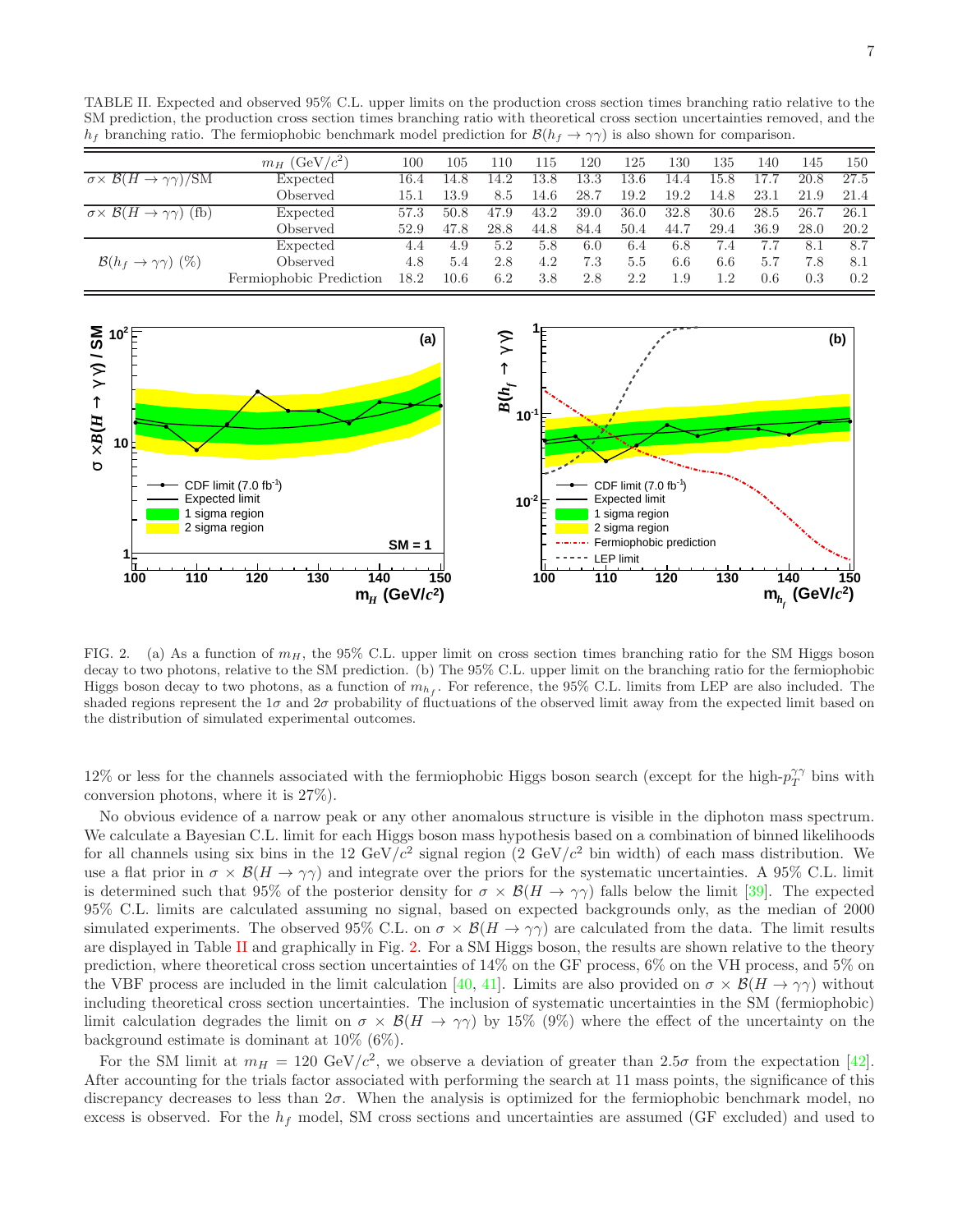convert limits on  $\sigma \times \mathcal{B}(h_f \to \gamma\gamma)$  into limits on  $\mathcal{B}(h_f \to \gamma\gamma)$ . We obtain a lower limit on  $m_{h_f}$  of 114 GeV/c<sup>2</sup> by linear interpolation between the sampled values of  $m_{h_f}$  based on the intersection of the observed limit and the model prediction.

This Letter presents the results of a search for a narrow resonance in the diphoton mass spectrum using data taken by the CDF II detector at the Tevatron. We have improved upon the previous CDF analysis by implementing a neural network discriminant to improve central photon identification, recovering central photons that have converted to an  $e^+e^-$  pair, and more than doubling the amount of data analyzed. There is no significant evidence of a resonance in the data. Limits are placed on the production cross section times branching ratio for Higgs boson decay into a photon pair and compared to the predictions of the standard model and a benchmark fermiophobic model. The latter result excludes fermiophobic Higgs boson masses below 114 GeV/ $c<sup>2</sup>$  at the 95% C.L., which is the strongest limit to date on this model by a single experiment.

We thank the Fermilab staff and the technical staffs of the participating institutions for their vital contributions. This work was supported by the U.S. Department of Energy and National Science Foundation; the Italian Istituto Nazionale di Fisica Nucleare; the Ministry of Education, Culture, Sports, Science and Technology of Japan; the Natural Sciences and Engineering Research Council of Canada; the National Science Council of the Republic of China; the Swiss National Science Foundation; the A.P. Sloan Foundation; the Bundesministerium für Bildung und Forschung, Germany; the Korean World Class University Program, the National Research Foundation of Korea; the Science and Technology Facilities Council and the Royal Society, UK; the Institut National de Physique Nucleaire et Physique des Particules/CNRS; the Russian Foundation for Basic Research; the Ministerio de Ciencia e Innovación, and Programa Consolider-Ingenio 2010, Spain; the Slovak R&D Agency; the Academy of Finland; and the Australian Research Council (ARC).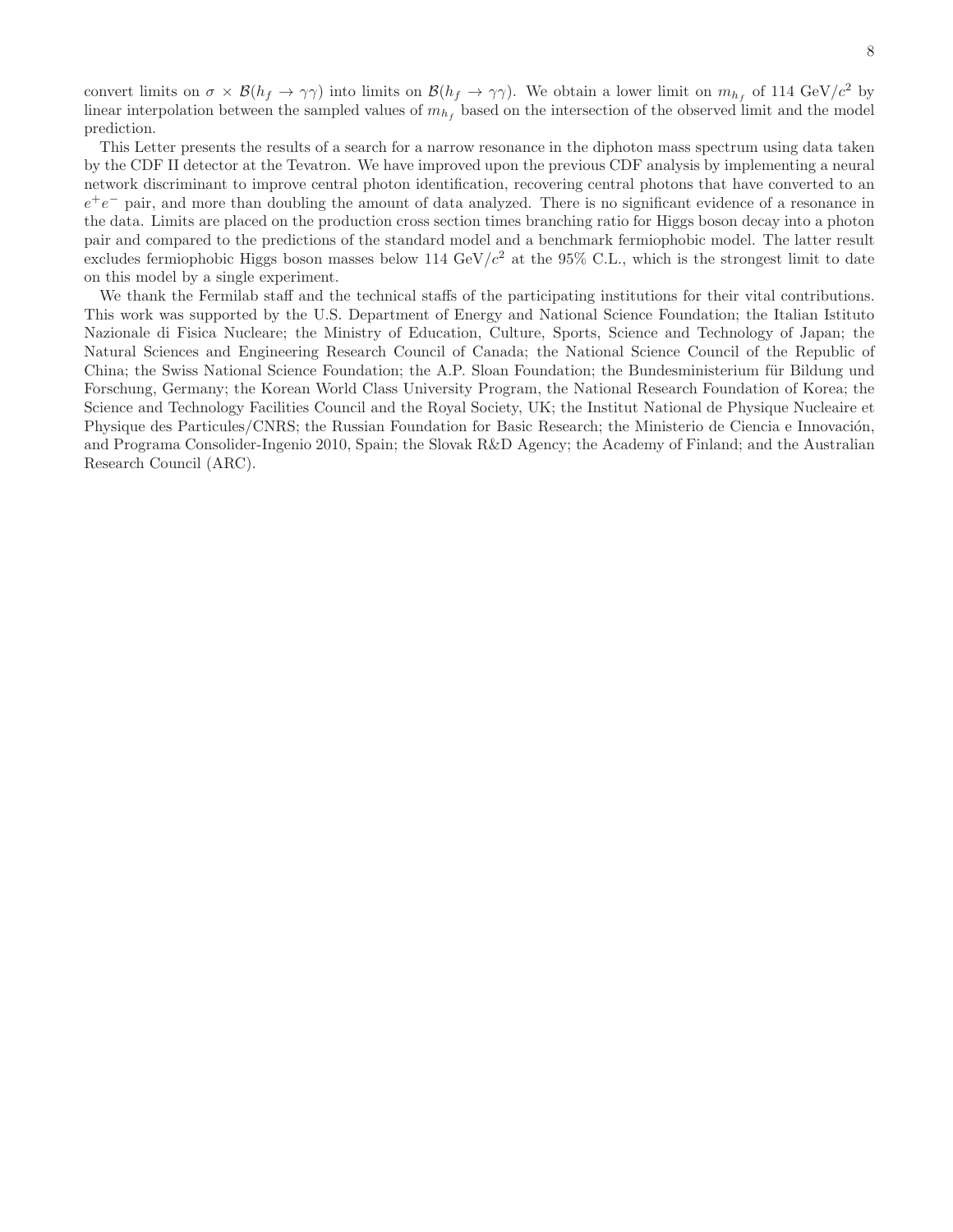- <span id="page-11-1"></span><span id="page-11-0"></span><sup>†</sup> With visitors from <sup>a</sup>Istituto Nazionale di Fisica Nucleare, Sezione di Cagliari, 09042 Monserrato (Cagliari), Italy, <sup>b</sup>University of CA Irvine, Irvine, CA 92697, USA, <sup>c</sup>University of CA Santa Barbara, Santa Barbara, CA 93106, USA, <sup>d</sup>University of CA Santa Cruz, Santa Cruz, CA 95064, USA, <sup>e</sup>CERN,CH-1211 Geneva, Switzerland, <sup>f</sup>Cornell University, Ithaca, NY 14853, USA, <sup>g</sup>University of Cyprus, Nicosia CY-1678, Cyprus, <sup>h</sup>Office of Science, U.S. Department of Energy, Washington, DC 20585, USA, <sup>*i*</sup>University College Dublin, Dublin 4, Ireland, <sup>*j*</sup>University of Fukui, Fukui City, Fukui Prefecture, Japan 910-0017, <sup>k</sup>Universidad Iberoamericana, Mexico D.F., Mexico, <sup>l</sup>Iowa State University, Ames, IA 50011, USA, <sup>m</sup>University of Iowa, Iowa City, IA 52242, USA, "Kinki University, Higashi-Osaka City, Japan 577-8502, "Kansas State University, Manhattan, KS 66506, USA, <sup>p</sup>University of Manchester, Manchester M13 9PL, United Kingdom, <sup>q</sup>Queen Mary, University of London, London, E1 4NS, United Kingdom, "University of Melbourne, Victoria 3010, Australia, "Muons, Inc., Batavia, IL 60510, USA, <sup>t</sup>Nagasaki Institute of Applied Science, Nagasaki, Japan, "National Research Nuclear University, Moscow, Russia, "University of Notre Dame, Notre Dame, IN 46556, USA, "Universidad de Oviedo, E-33007 Oviedo, Spain, <sup>x</sup>Texas Tech University, Lubbock, TX 79609, USA, <sup>y</sup>Universidad Tecnica Federico Santa Maria, 110v Valparaiso,  $\tilde{\text{Chile}},$ <sup>2</sup>Yarmouk University, Irbid 211-63, Jordan, <sup>hh</sup>On leave from J. Stefan Institute, Ljubljana, Slovenia.
- <span id="page-11-2"></span>[1] P. W. Higgs, [Phys. Rev. Lett.](http://dx.doi.org/10.1103/PhysRevLett.13.508) 13, 508 (1964); G. S. Guralnik, C. R. Hagen, and T. W. B. Kibble, Phys. Rev. Lett. 13, 585 (1964); F. Englert and R. Brout, [Phys. Rev. Lett.](http://dx.doi.org/10.1103/PhysRevLett.13.321) 13, 321 (1964).
- <span id="page-11-3"></span>[2] A. Djouadi, J. Kalinowski, and M. Spira, [Comput. Phys. Commun.](http://dx.doi.org/10.1016/S0010-4655(97)00123-9) 108, 56 (1998).
- <span id="page-11-4"></span>[3] Tevatron New Phenomena and Higgs Working Group (CDF and D0 Collaborations), [arXiv:1107.5518.](http://arxiv.org/abs/1107.5518)
- <span id="page-11-5"></span>[4] LEP, Tevatron, and SLD Electroweak Working Groups, [arXiv:1012.2367.](http://arxiv.org/abs/1012.2367)
- <span id="page-11-6"></span>[5] A. Rosca (LEP Collaborations), [arXiv:hep-ex/0212038;](http://arxiv.org/abs/hep-ex/0212038) A. G. Akeroyd, [Phys. Lett. B](http://dx.doi.org/10.1016/0370-2693(95)01478-0) 368, 89 (1996); A. Barroso, L. Brücher, and R. Santos, Phys. Rev. D 60[, 035005 \(1999\);](http://dx.doi.org/10.1103/PhysRevD.60.035005) S. Mrenna and J. Wells, Phys. Rev. D 63[, 015006 \(2000\);](http://dx.doi.org/10.1103/PhysRevD.63.015006) H. E. Haber, G. L. Kane, and T. Sterling, [Nucl. Phys. B](http://dx.doi.org/10.1016/0550-3213(79)90225-6) 161, 493 (1979); J. F. Gunion, R. Vega, and J. Wudka, Phys. Rev. D 42, 1673 (1990); V. Barger, N. G. Deshpande, J. L. Hewett, and T. G. Rizzo, [arXiv:hep-ph/9211234;](http://arxiv.org/abs/hep-ph/9211234) J.-L. Basdevant, E. L. Berger, D. Dicus, C. Kao, and S. Willenbrock, [Phys. Lett. B](http://dx.doi.org/10.1016/0370-2693(93)90010-F) 313, 402 (1993); A. Stange, W. Marciano, and S. Willenbrock, Phys. Rev. D 49[, 1354 \(1994\);](http://dx.doi.org/10.1103/PhysRevD.49.1354) M. A. Díaz and T. J. Weiler, [arXiv:hep-ph/9401259;](http://arxiv.org/abs/hep-ph/9401259) L. Brücher and R. Santos, [Eur. Phys. J. C](http://dx.doi.org/10.1007/s100529900252) 12, 87 (2000); G. Landsberg and K. T. Matchev, Phys. Rev. D 62[, 035004 \(2000\).](http://dx.doi.org/10.1103/PhysRevD.62.035004)
- <span id="page-11-7"></span>[6] T. Affolder *et al.* (CDF Collaboration), Phys. Rev. D **64**[, 092002 \(2001\).](http://dx.doi.org/10.1103/PhysRevD.64.092002)
- [7] B. Abbott *et al.* (D0 Collaboration), [Phys. Rev. Lett.](http://dx.doi.org/10.1103/PhysRevLett.82.2244) 82, 2244 (1999).
- <span id="page-11-8"></span>[8] V. M. Abazov *et al.* (D0 Collaboration), [Phys. Rev. Lett.](http://dx.doi.org/10.1103/PhysRevLett.101.051801) 101, 051801 (2008).
- <span id="page-11-9"></span>[9] V. M. Abazov *et al.* (D0 Collaboration), [arXiv:1107.4587.](http://arxiv.org/abs/1107.4587)
- <span id="page-11-10"></span>[10] T. Aaltonen *et al.* (CDF Collaboration), [Phys. Rev. Lett.](http://dx.doi.org/10.1103/PhysRevLett.103.061803) 103, 061803 (2009).
- <span id="page-11-11"></span>[11] C. Anastasiou, R. Boughezal, and F. Petriello, [J. High Energy Phys.](http://dx.doi.org/10.1088/1126-6708/2009/04/003) 0904, 003 (2009); D. de Florian and M. Grazzini, [Phys. Lett. B](http://dx.doi.org/10.1016/j.physletb.2009.03.033) 674, 291 (2009).
- <span id="page-11-12"></span>[12] J. Baglio and A. Djouadi, [J. High Energy Phys.](http://dx.doi.org/10.1007/JHEP10(2010)064) 1010, 064 (2010); O. Brein, A. Djouadi, and R. Harlander, Phys. Lett. B 579, 149 (2004); M. L. Ciccolini, S. Dittmaier, and M. Krämer, Phys. Rev. D [68](http://dx.doi.org/10.1016/j.physletb.2003.10.112)[, 073003 \(2003\).](http://dx.doi.org/10.1103/PhysRevD.68.073003)
- <span id="page-11-13"></span>[13] P. Bolzoni, F. Maltoni, S.-O. Moch, and M. Zaro, [Phys. Rev. Lett.](http://dx.doi.org/10.1103/PhysRevLett.105.011801) **105**, 011801 (2010); M. Ciccolini, A. Denner, and S. Dittmaier, [Phys. Rev. Lett.](http://dx.doi.org/10.1103/PhysRevLett.99.161803) 99, 161803 (2007); Phys. Rev. D 77[, 013002 \(2008\).](http://dx.doi.org/10.1103/PhysRevD.77.013002)
- <span id="page-11-14"></span>[14] D. Acosta *et al.* (CDF Collaboration), Phys. Rev. D 71[, 032001 \(2005\).](http://dx.doi.org/10.1103/PhysRevD.71.032001)
- <span id="page-11-15"></span>[15] A. Sill (CDF Collaboration), [Nucl. Instrum. Methods Phys. Res., Sect. A](http://dx.doi.org/10.1016/S0168-9002(00)00166-2) 447, 1 (2000).
- <span id="page-11-16"></span>[16] T. Affolder *et al.*, [Nucl. Instrum. Methods Phys. Res., Sect. A](http://dx.doi.org/10.1016/j.nima.2004.02.020) 526, 249 (2004).
- <span id="page-11-17"></span>[17] L. Balka *et al.*, [Nucl. Instrum. Methods Phys. Res., Sect. A](http://dx.doi.org/10.1016/0168-9002(88)90474-3) 267, 272 (1988).
- [18] S. Bertolucci *et al.*, [Nucl. Instrum. Methods Phys. Res., Sect. A](http://dx.doi.org/10.1016/0168-9002(88)90476-7) 267, 301 (1988).
- <span id="page-11-18"></span>[19] M. Albrow *et al.*, [Nucl. Instrum. Methods Phys. Res., Sect. A](http://dx.doi.org/10.1016/S0168-9002(01)01238-4) 480, 524 (2002).
- <span id="page-11-19"></span>[20] CDF uses a cylindrical coordinate system with  $+z$  in the proton beam direction.  $\theta$  and  $\phi$  are the polar and azimuthal angles, respectively, and pseudorapidity is  $\eta = -\ln \tan(\theta/2)$ .
- <span id="page-11-20"></span>[21] G. Apollinari, K. Goulianos, P. Melese, and M. Lindgren, [Nucl. Instrum. Methods Phys. Res., Sect. A](http://dx.doi.org/10.1016/S0168-9002(98)00286-1) 412, 515 (1998).
- <span id="page-11-21"></span>[22] The transverse energy  $E_T$  and transverse momentum  $p_T$  are defined as  $E \sin \theta$  and  $|\vec{p}| \sin \theta$ , respectively.
- <span id="page-11-22"></span>[23] T. Aaltonen *et al.* (CDF Collaboration), [Phys. Rev. Lett.](http://dx.doi.org/10.1103/PhysRevLett.99.171801) **99**, 171801 (2007).
- <span id="page-11-23"></span>[24] S. Wynne, Ph.D. thesis, University of Liverpool, [Fermilab Report No. FERMILAB-THESIS-2007-17, 2007].
- <span id="page-11-24"></span>[25] T. Aaltonen *et al.* (CDF Collaboration), Phys. Rev. D 82[, 052005 \(2010\).](http://dx.doi.org/10.1103/PhysRevD.82.052005)
- <span id="page-11-25"></span>[26] Typically, this occurs when a jet fragments into a  $\pi^0$  or  $\eta$  particle that subsequently decays to multiple photons, which are then reconstructed as a single photon.
- <span id="page-11-26"></span>[27] The variables also allow the NN method to be applied to electrons, which are used to calibrate ID efficiencies.
- <span id="page-11-27"></span>[28] F. Abe *et al.* (CDF Collaboration), Phys. Rev. D 48[, 2998 \(1993\).](http://dx.doi.org/10.1103/PhysRevD.48.2998)
- <span id="page-11-28"></span>[29] K. R. Bland, Ph.D. thesis, Baylor University, expected 2012; K. R. Bland (For the CDF and D0 Collaborations), [arXiv:1110.1747.](http://arxiv.org/abs/1110.1747)
- <span id="page-11-29"></span>[30] Additional information, including tables of values for other Higgs boson masses, is available in Supplemental Material at [URL].
- <span id="page-11-30"></span>[31] T. Sjöstrand, P. Edén, C. Friberg, L. Lönnblad, G. Miu, S. Mrenna, and E. Norrbin, Comput. Phys. Commun. 135, 238 (2001).
- <span id="page-11-31"></span>[32] D. Stump *et al.*, J. High Energy Phys. 0410, 046 (2003).